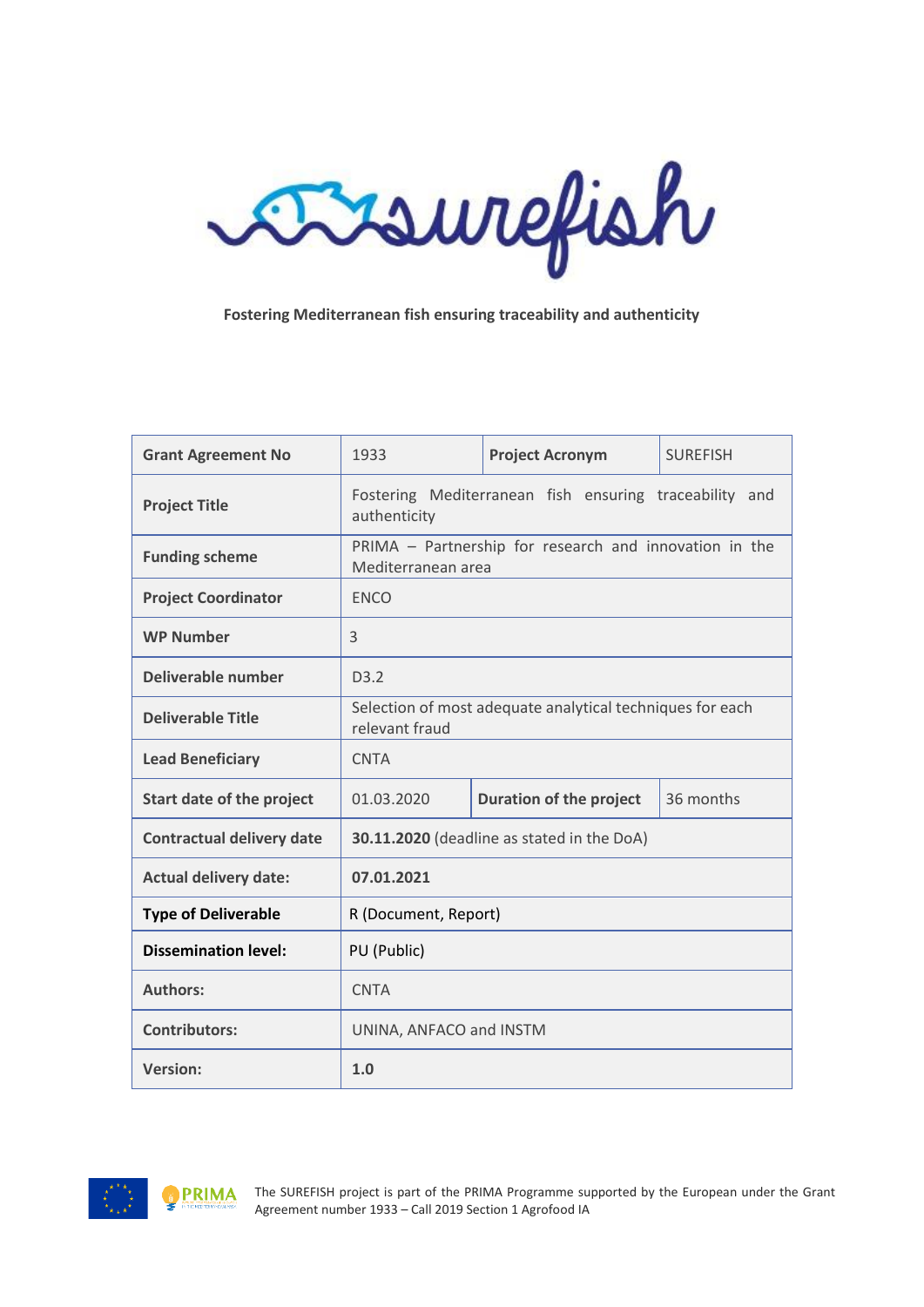

©2021 SUREFISH Consortium

The SUREFISH Consortium [\(http://www.surefish.eu/\)](http://www.surefish.eu/) grants third parties the right to use and distribute all or parts of this document, provided that the SUREFISH project and the document are properly referenced.

THIS DOCUMENT IS PROVIDED BY THE COPYRIGHT HOLDERS AND CONTRIBUTORS "AS IS" AND ANY EXPRESS OR IMPLIED WARRANTIES, INCLUDING, BUT NOT LIMITED TO, THE IMPLIED WARRANTIES OF MERCHANTABILITY AND FITNESS FOR A PARTICULAR PURPOSE ARE DISCLAIMED. EXCEPT WHAT SET FORTH BY MANDATORY PROVISIONS OF LAW IN NO EVENT SHALL THE COPYRIGHT OWNER OR CONTRIBUTORS BE LIABLE FOR ANY DIRECT, INDIRECT, INCIDENTAL, SPECIAL, EXEMPLARY, OR CONSEQUENTIAL DAMAGES (INCLUDING, BUT NOT LIMITED TO, PROCUREMENT OF SUBSTITUTE GOODS OR SERVICES; LOSS OF USE, DATA, OR PROFITS; OR BUSINESS INTERRUPTION) HOWEVER CAUSED AND ON ANY THEORY OF LIABILITY,

*Disclaimer: The content of this deliverable reflects only the authors' view and PRIMA Foundation is not responsible for any use that may be made of the information contained therein.*

[http://www.surefish.eu](http://www.surefish.eu/) © 2021, SUREFISH. All rights reserved. Licensed to *the PRIMA Foundation and the EU* under conditions 2/30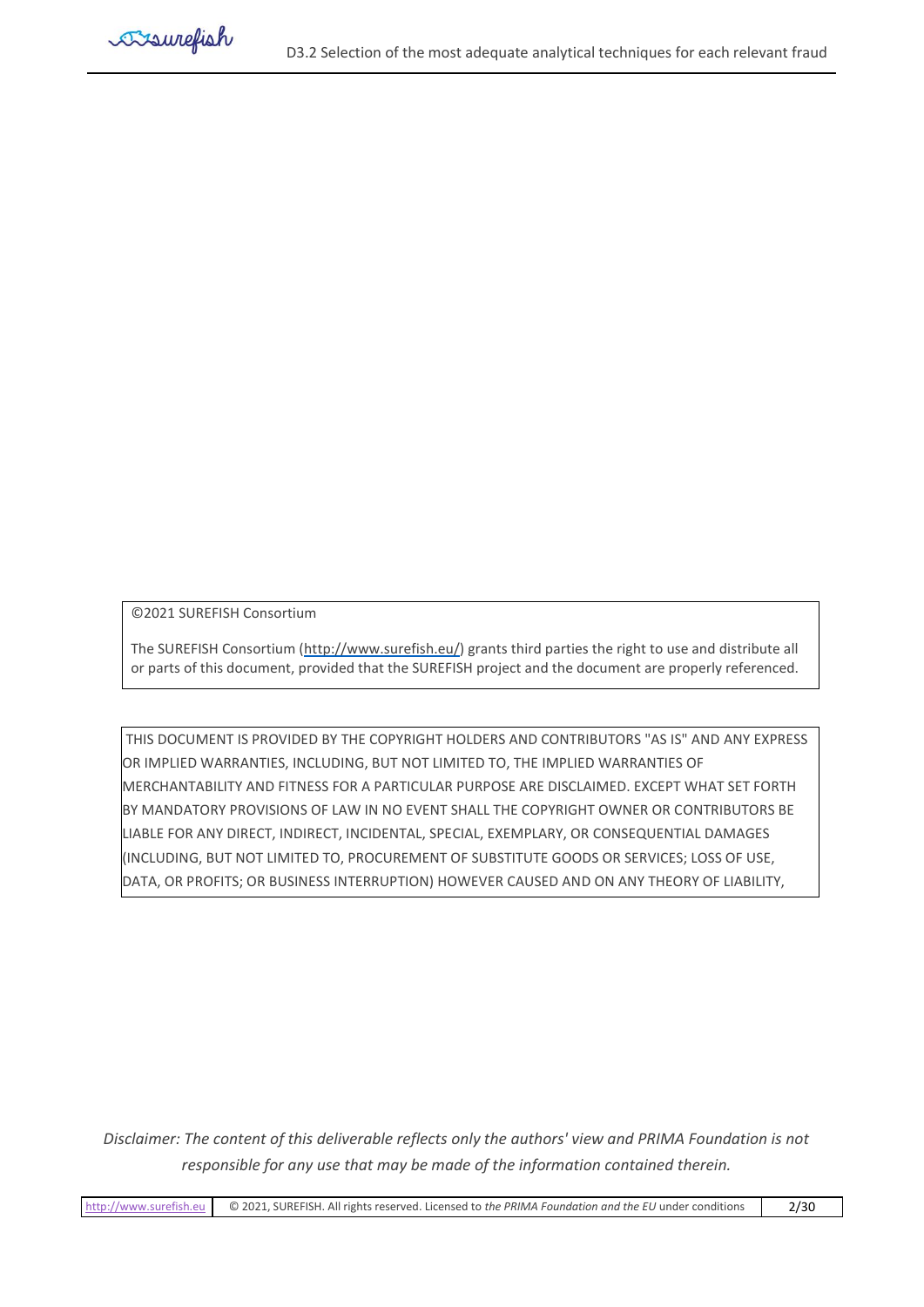# **History of Changes**

<span id="page-2-0"></span>

| <b>Version</b> | <b>Author</b> | Date       | <b>Comments</b>                            |
|----------------|---------------|------------|--------------------------------------------|
| 0.1            | <b>CNTA</b>   | 15.12.2020 | <b>Preliminary Version</b>                 |
| 0.2            | <b>UNINA</b>  | 30.12.2020 | Minor changes                              |
| 0.3            | <b>CNTA</b>   | 4.01.2021  | Final Version                              |
| 1.0            | ENCO          | 07.01.2021 | <b>Quality Assessment &amp; Formatting</b> |

*Table 1: History of changes*

|  | http://www.surefish.eu   © 2021, SUREFISH. All rights reserved. Licensed to the PRIMA Foundation and the EU under conditions | 3/30 |
|--|------------------------------------------------------------------------------------------------------------------------------|------|
|--|------------------------------------------------------------------------------------------------------------------------------|------|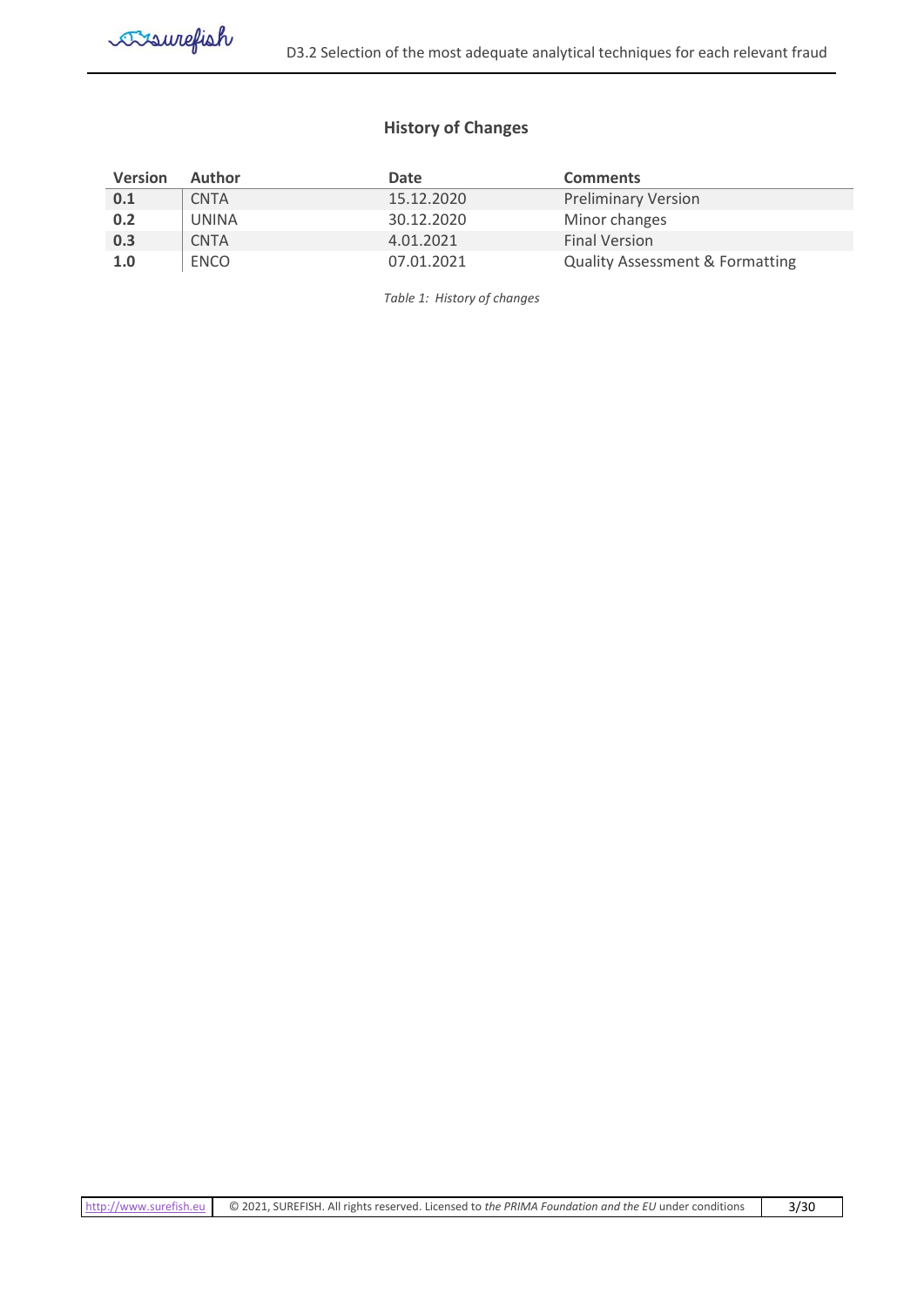# **Table of Contents**

| 1. |     |  |
|----|-----|--|
| 2. |     |  |
| 3. |     |  |
|    | 3.1 |  |
|    | 3.2 |  |
|    | 3.3 |  |
|    | 3.4 |  |
|    | 3.5 |  |
| 4. |     |  |
| 5. |     |  |

# **Index of Tables**

| Table 4: Main reports causes of fish fraud in the last four years (Source: Knowledge Center for Food Fraud))  9 |  |
|-----------------------------------------------------------------------------------------------------------------|--|
| Table 5: Summary of advantages and disadvantages of the selected analytical methods to detect the main fraud    |  |
|                                                                                                                 |  |

# **Index of Figures**

|--|--|--|--|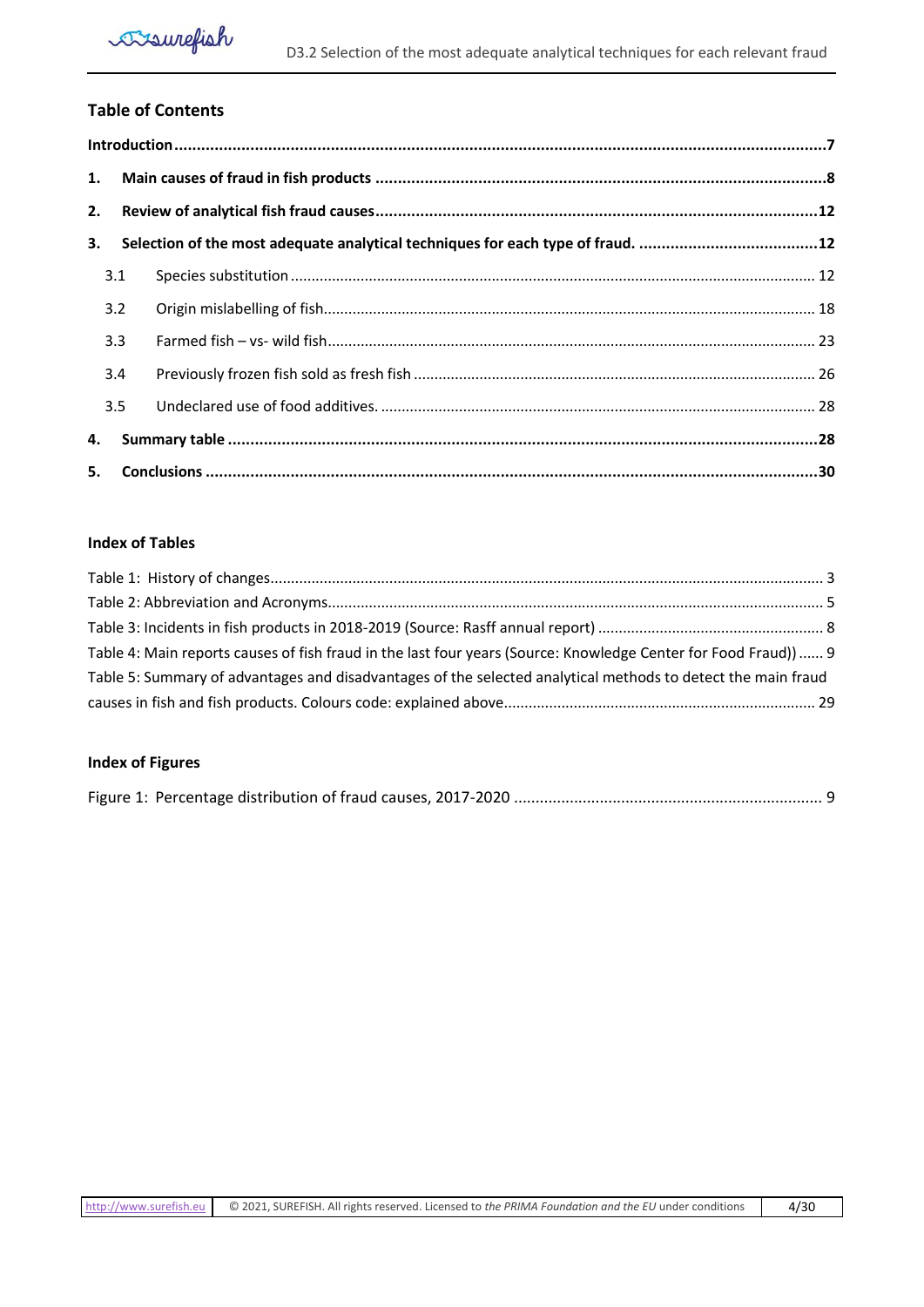| <b>ABBREVIATION / ACRONYM</b> | <b>DESCRIPTION</b>                                                 |
|-------------------------------|--------------------------------------------------------------------|
| <b>AFLP</b>                   | Amplified Fragment Length Polymorphism                             |
| <b>AOAC</b>                   | Association of Official Agricultural Chemists                      |
| <b>BAP</b>                    | <b>Best Aquaculture Practices</b>                                  |
| <b>BLAST</b>                  | <b>Basic Local Alignment Search Tool</b>                           |
| <b>COIBAR-RFLP</b>            | Cytochrome Oxidase I Barcode-Restriction Fragment Length           |
|                               | Polymorphism                                                       |
| <b>EEA</b>                    | <b>European Environment Agency</b>                                 |
| <b>EFTA</b>                   | <b>European Free Trade Association</b>                             |
| <b>ELISA</b>                  | Enzyme-Linked Immuno Sorbent Assay                                 |
| <b>FAO</b>                    | Food and Agriculture Organization                                  |
| <b>FDA</b>                    | Food and Drug Administration                                       |
| <b>FINS</b>                   | Forensically Informative Nucleotide Sequencing                     |
| <b>FISH-BOL</b>               | The Fish Barcode of Life Initiative                                |
| FT-IR                         | <b>Fourier Transform Infrared</b>                                  |
| <b>FT-NIR</b>                 | <b>Fourier Transform Near Infrared</b>                             |
| <b>HSI</b>                    | <b>Hyperspectral Imaging</b>                                       |
| <b>IEF</b>                    | <b>Isoelectric Focusing method</b>                                 |
| <b>IEF</b>                    | <b>Isoelectric Focusing</b>                                        |
| <b>IRMS</b>                   | <b>Isotope Ratio Mass Spectrometry</b>                             |
| <b>LDA</b>                    | Linear Discriminant Analysis                                       |
| <b>MEDISYS</b>                | <b>Medical Information System</b>                                  |
| <b>NGS</b>                    | <b>Next Generation Sequencing</b>                                  |
| <b>NIR</b>                    | Near Infrared                                                      |
| <b>NIRS</b>                   | Near Infrared Spectroscopy                                         |
| <b>PCA</b>                    | <b>Principal Component Analysis</b>                                |
| <b>PCR-DGGE</b>               | Polymerase Chain Reaction Denaturing Gradient Gel Electrophoresis  |
| <b>PCR-RFLP</b>               | Polymerase Chain Reaction coupled with Restriction Fragment Length |
|                               | Polymorphism                                                       |
| <b>PLS-DA</b>                 | Partial Least Squares Discriminant Analysis                        |
| <b>RAPD</b>                   | Random Amplified Polymorphic DNA                                   |
| <b>RASFF</b>                  | Rapid Alert System for Food and Feed                               |
| <b>RFID</b>                   | Radio Frequency Identification                                     |
| <b>RT-PCR</b>                 | Real-time polymerase chain reaction                                |
| <b>SDS</b>                    | Sodium Dodecil sulfate                                             |
| <b>SIMCA</b>                  | Soft Independent Modelling of Class Analogies                      |
| <b>SSCP</b>                   | Single-Stranded Conformational Polymorphism                        |
| <b>TTI</b>                    | Time Temperature Indicators                                        |
| <b>VIS</b>                    | Visible                                                            |

<span id="page-4-0"></span>*Table 2: Abbreviation and Acronyms*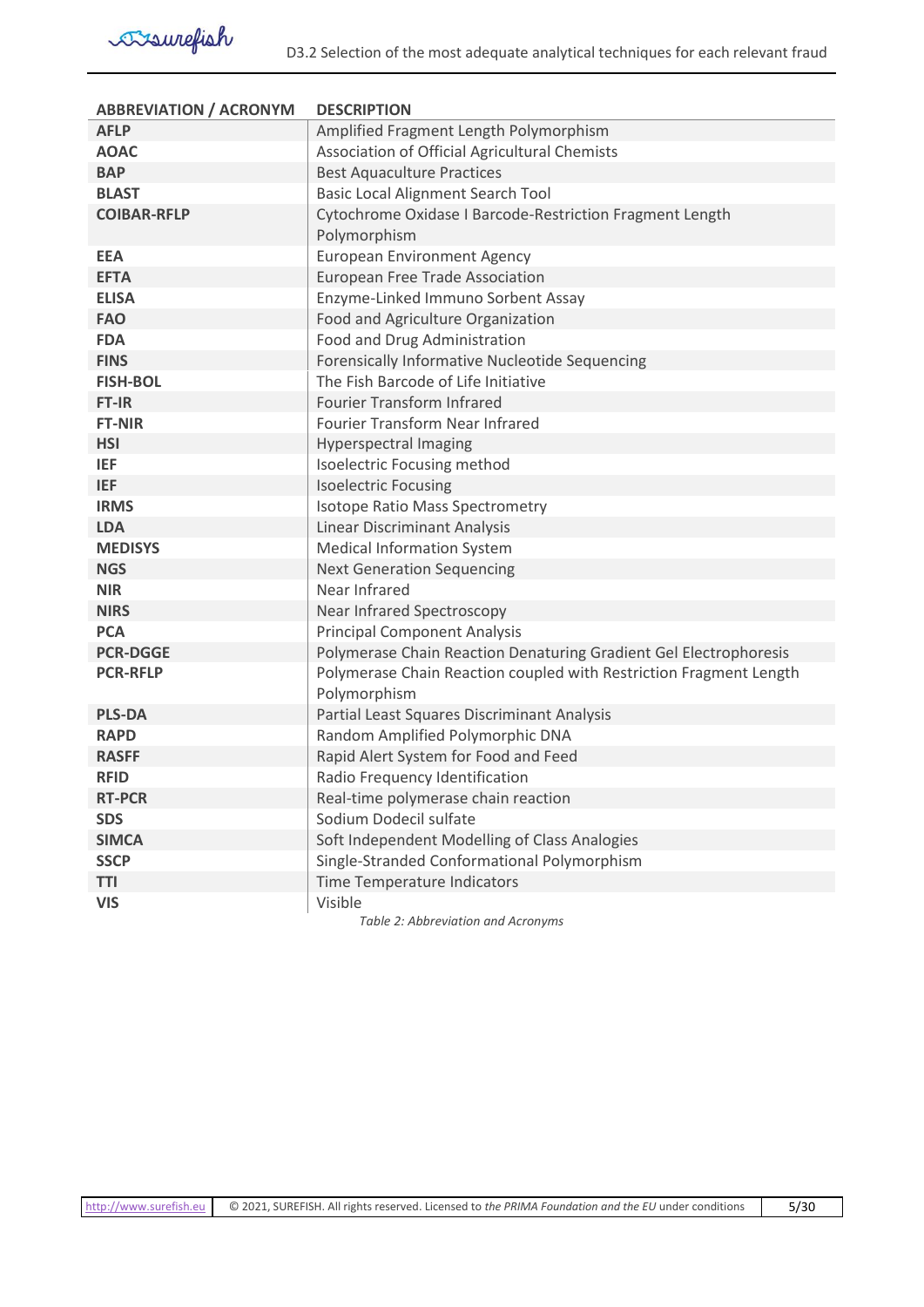# **Executive Summary**

The main goal of the SUREFISH project is to valorise traditional Mediterranean fish by fostering the supplychain innovation and consumer confidence on Mediterranean fish products through deploying innovative solutions to achieve unequivocal traceability and confirming their authenticity, thus preventing frauds.

Accordingly, the SUREFISH project has been implementing and demonstrating a global solution to assure fish authentication and reduce fraud based on RFID, Blockchain, TTI and tamper-proof technologies as well as harmonize and validate related analytical methods and create a trans-national laboratories network in a 36 month project lifetime.

To reach the project targets and expected impact, a deep review of analytical methods (both traditional and rapid methods) for fish analysis has been conducted. The analytical methods have been also classified by its suitability to detect the most common fraud causes in fish industry.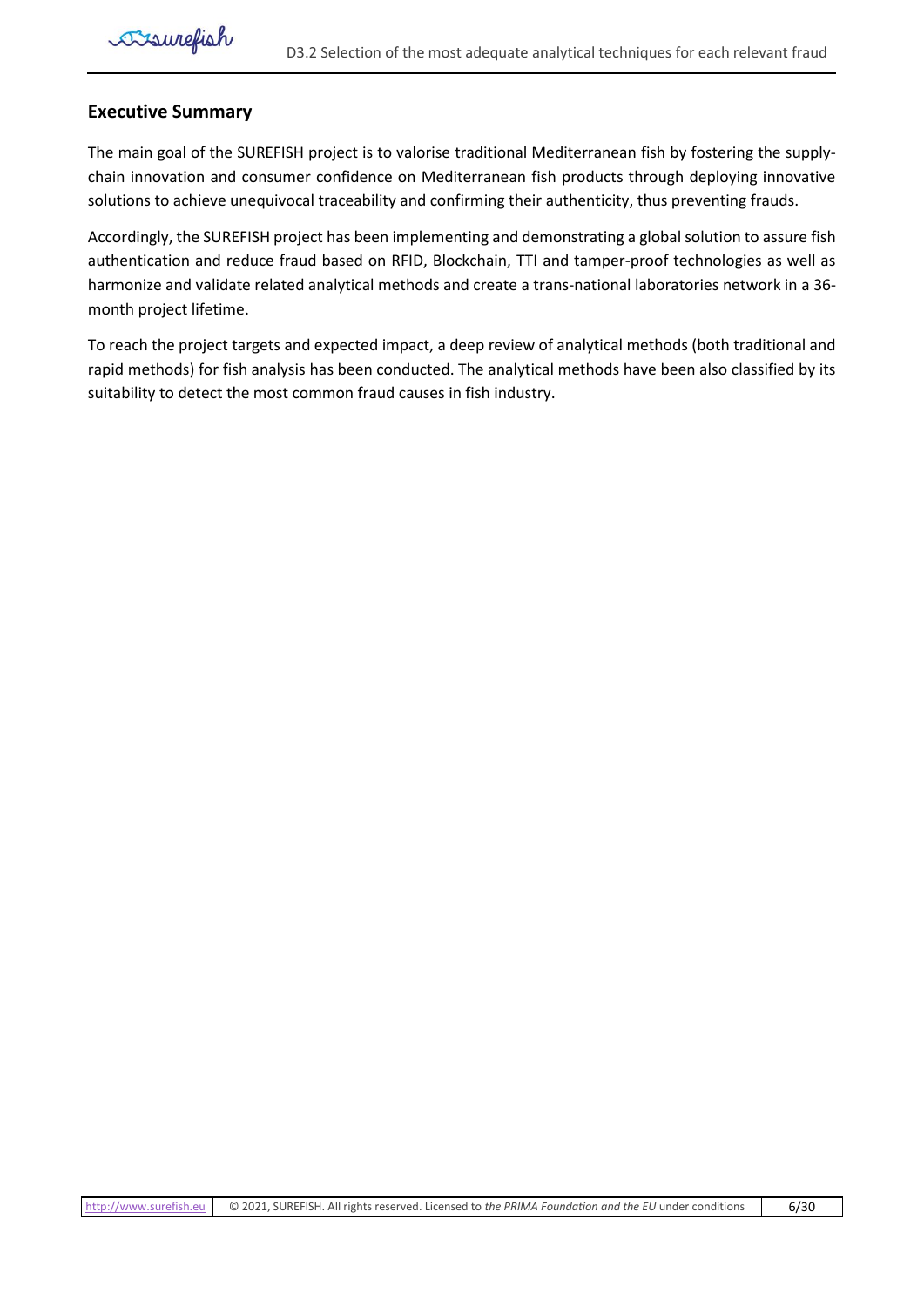# <span id="page-6-0"></span>**Introduction**

The purpose of this deliverable is to describe the selection of the most promising analytical methods based on suitability, simplicity, robustness, cost-effectiveness, time-effectiveness, assuring that this selection covers all relevant fish fraud causes affecting Mediterranean fish involved in the pilot cases.

First, the most common causes of fraud during the last years are compiled.

Secondly, the way of reviewing the information to complete this deliverable is described.

Finally, the most appropriate analytical techniques for each type of fraud in fish are described, completing this information with the advantages and disadvantages of each analytical technique and some of the more important references supporting this selection.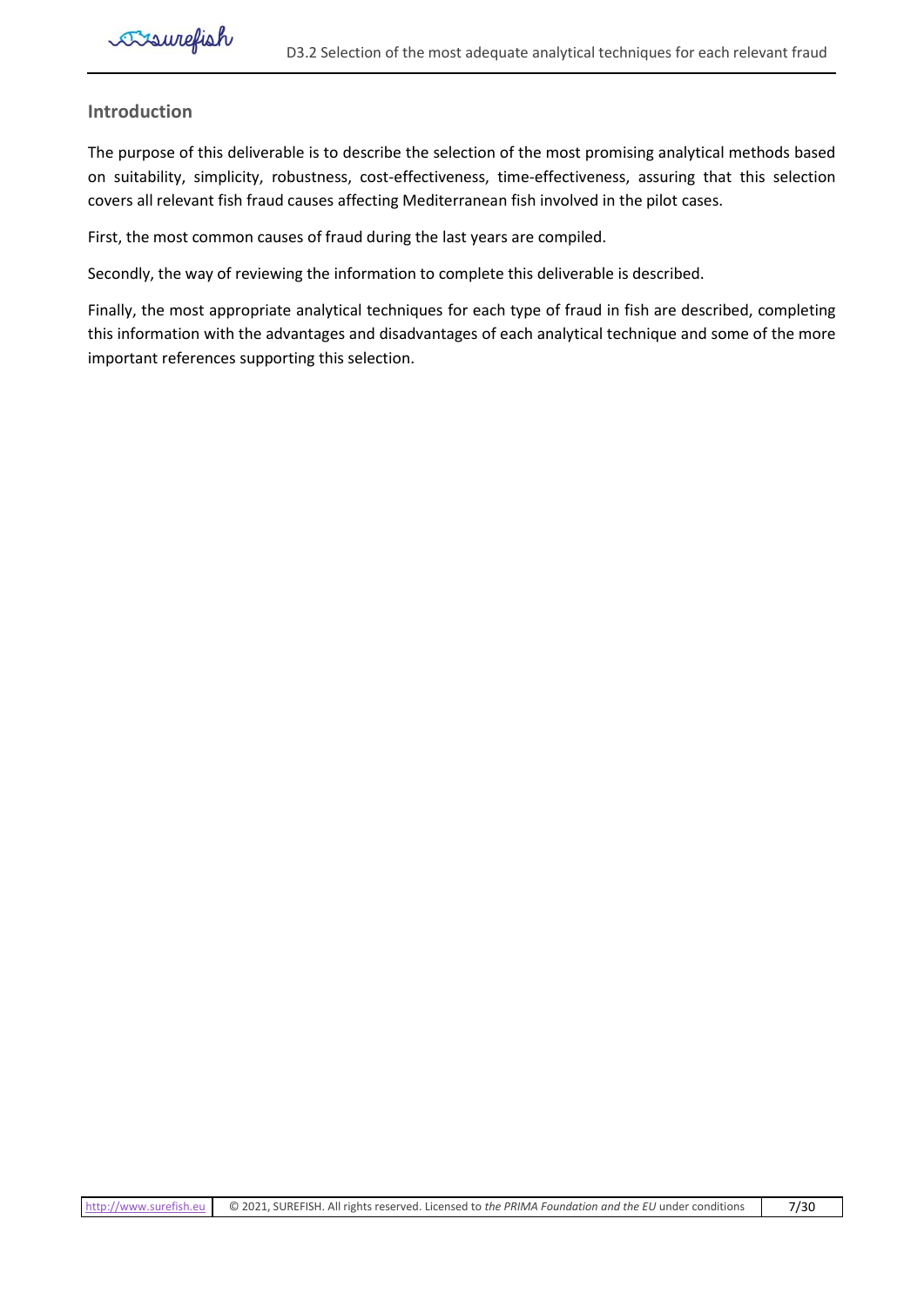# <span id="page-7-0"></span>**1. Main causes of fraud in fish products**

The main fish fraud causes in fish industry are the following:

- **Species substitution:** where a low-value species replaces a more expensive one for economic gain, or where a high-value species is presented as a lower-value species for tax evasion purposes.
- **Origin mislabelling:** to conceal the geographical origin of illegally harvested species.
- **Addition of glaze water to frozen products:** to increase weight of fish to be sold.
- **Undeclared use of food additives:** such as water-binding agents to deceptively increase the weight of products.
- **Previously frozen fish sold as fresh:** where fresh fish is usually of higher sensorial quality and more expensive and appreciated.
- **Farmed fish sold as wild fish:** wild fish is more expensive and valued by consumers.
- **Illegal use of food additives such as carbon monoxide**: to enhance the visual quality of fish products.
- **Marketing of counterfeit products:** where brand names are fraudulently used.
- **Mislabelling of ingredients:** as batter or breadcrumbs, to bulk up the weight of processed products.

RASFF annual report reports the following types of incidents in 2018-2019:

<span id="page-7-1"></span>

| <b>Type of incident</b>                            |      | <b>Number of incidents</b> |      | <b>Number of notifications</b> |
|----------------------------------------------------|------|----------------------------|------|--------------------------------|
|                                                    | 2019 | 2018                       | 2019 | 2018                           |
| accidental or environmental contamination          |      |                            | 58   | 49                             |
| faulty labelling, processing or storage conditions |      |                            |      |                                |
| foodborne outbreak                                 |      |                            |      | 30                             |
| foreign body contamination / physical danger       |      |                            |      | 16                             |
| fraud investigation                                |      |                            |      |                                |
| hazardous or unauthorised composition              |      |                            |      |                                |
| intentional contamination / tampering              |      |                            |      |                                |

*Table 3: Incidents in fish products in 2018-2019 (Source: Rasff annual report)*

In the case of "fraud investigation", these are incidents that could also fall under the other incident types but are given this type to emphasise the (potential) fraud element of the investigation that spans several notifications.

According to the **Knowledge Center for Food Fraud**, the main reported causes of fish fraud in the last four years are the following<sup>1</sup>:

[http://www.surefish.eu](http://www.surefish.eu/) © 2021, SUREFISH. All rights reserved. Licensed to *the PRIMA Foundation and the EU* under conditions 8/30

<sup>1</sup> SOURCES: Medical Information System (**MedISys**): an internet monitoring and analysis system. Food adulteration relevant keywords are used for queries (reviewed systematically on a weekly basis). The information processed by MedISys is derived from the Europe Media Monitor. Rapid Alert System for Food and Feed (**RASFF**): an electronic tool to exchange information about serious risks detected in relation to food or feed among EU Member States. **Food types**: The list of commodities often subject to fraud as defined by the EU Parliament in its resolution of 14 January 2014 on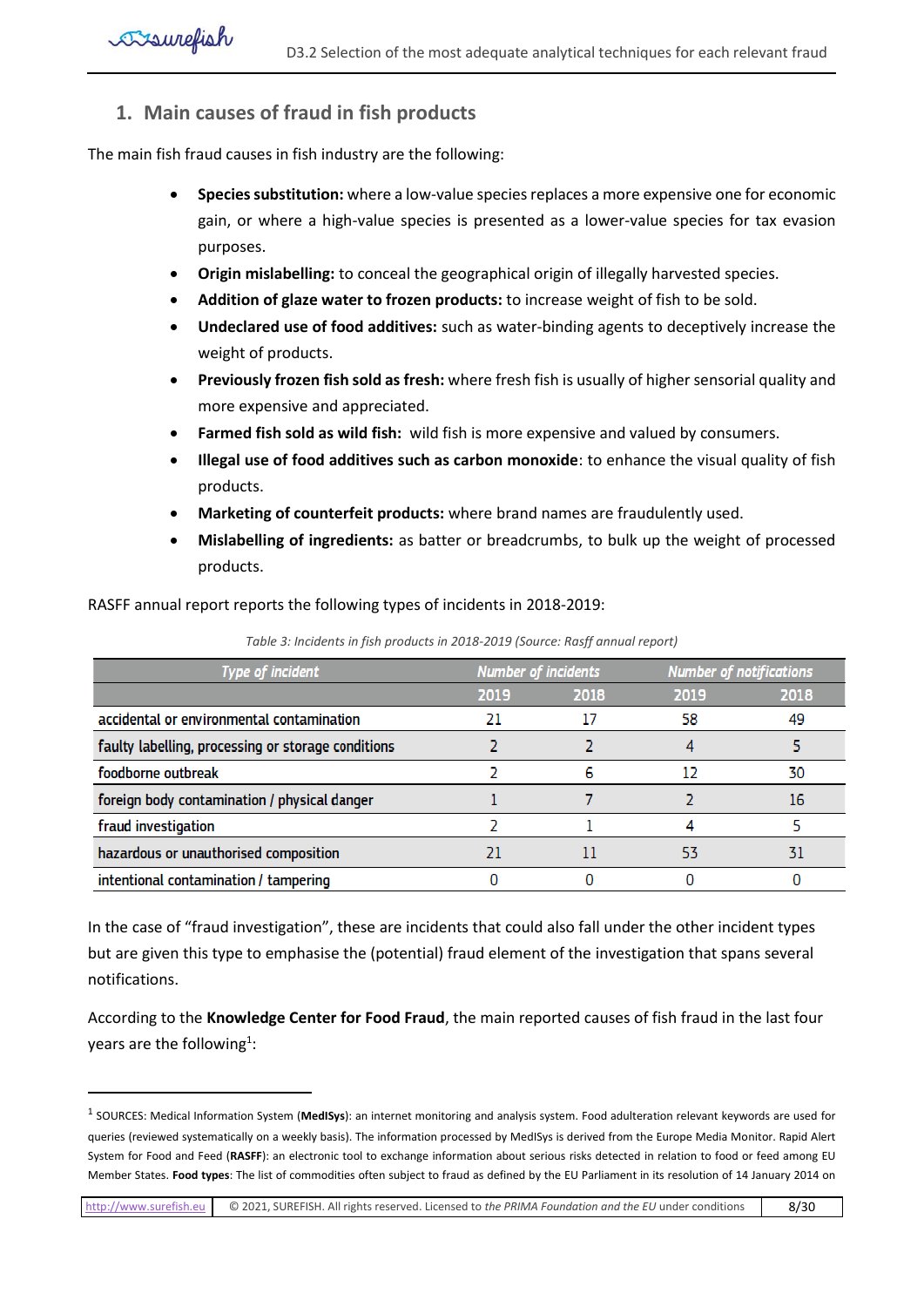<span id="page-8-0"></span>*Table 4: Main reports causes of fish fraud in the last four years (Source: Knowledge Center for Food Fraud))*

| <b>FRAUD CAUSE</b>                  | 2017 | 2018                     | 2019                     | 2020          | <b>TOTAL</b>   | %  |
|-------------------------------------|------|--------------------------|--------------------------|---------------|----------------|----|
| <b>ORIGIN MISLABELLING</b>          | 17   | 12                       | $\overline{\phantom{a}}$ | 8             | 39             | 49 |
| <b>CONTRABAND</b>                   |      | 1                        |                          |               | 1              |    |
| <b>FARMED BY FRESH</b>              |      | 1                        |                          |               | 1              |    |
| <b>USE OF ILLEGAL ADDITIVES</b>     | 1    |                          |                          |               | 1              |    |
| <b>CONTAMINATED</b>                 |      | 6                        | 1                        |               | $\overline{7}$ | q  |
| <b>NOT SUITABLE FOR CONSUMPTION</b> |      | 4                        |                          | $\mathcal{P}$ | 6              | 8  |
| <b>FROZEN BY FRESH</b>              |      | $\overline{\phantom{a}}$ |                          |               | $\mathfrak{D}$ | 3  |
| <b>SPECIES SUBSTITUTION</b>         | 4    | 8                        | 7                        | 1             | 20             | 25 |
| <b>UNDECLARED USE OF ADDITIVES</b>  | 1    |                          |                          |               | 1              |    |
| <b>GLAZING</b>                      |      |                          |                          |               | 1              |    |

The data in Table 4 have been elaborated, and the single share of the fraud distribution can be observed in the Figure below:



*Figure 1: Percentage distribution of fraud causes, 2017-2020*

<span id="page-8-1"></span>The chart shows how almost half of the total causes connected to origin mislabelling (49,9 %) followed by species substitution.

The fish chain is particularly vulnerable to fraud, primarily to species substitution and mislabelling.

In 2015, the European Commission organised a control plan coordinated at European Union level to assess the prevalence on the market of white fish mislabelled with regard to its declared species. The plan was part of the Commission follow-up of the horse meat crisis in 2013, where systematic checks to assess the extent of possible fraudulent activity in a certain sector, was one of the actions. Fishery and aquaculture products

the food crisis, fraud in the food chain and the control thereof forms the basis for selecting cases: [2] Olive oil, fish, organic products, grains, honey, coffee, tea, spices, wine, certain fruit juices, milk and meat. **Decernis Food Fraud Database** and **Food Protection and Defense Institute**.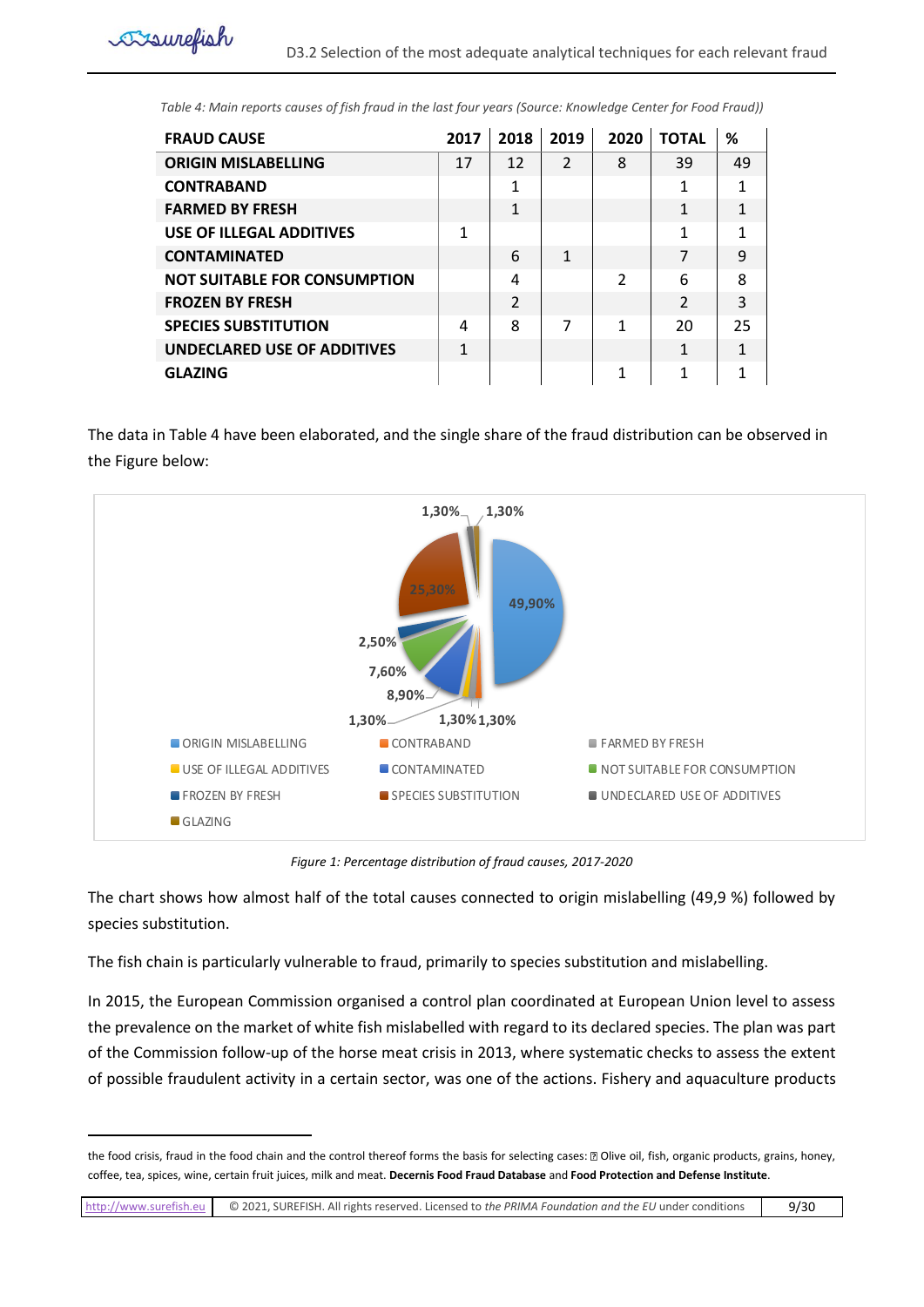were identified by the Commission and the EU countries' experts as a possible high risk commodity for species substitution.

In this case the objective was to assess the prevalence on the market of white fish mislabelled with regard to its declared species in unprocessed and processed products. In the context of this coordinated control plan "white fish" was defined as demersal species living in both marine and freshwater environments, including round fish which are benthopelagic species and flat fish which are benthic species.

During official controls, 27 Member States and 2 EFTA Member States collected 3906 samples of fish of predominantly white fish species. The samples were taken at different stages of the food chain and represented a broad range of products and over 150 white fish species. All the samples were collected from 1 June until 15 July 2015.

The samples were submitted to one or more of the following tests:

- IEF (Isoelectric focusing method, e.g. AOAC Official Method 980.16 using the relevant IEF database)
- PCR-RFLP (Polymerase chain reaction coupled with restriction fragment length polymorphism)
- DNA-barcoding (DNA-sequencing using a validated protocol)
- RT-PCR (Real-time polymerase chain reaction, uniplex or multiplex)

The declared species was confirmed in 94% of the samples taken. The overall non-compliance is lower than the levels of non-compliance in white fish in many of the other more limited testing programmes in the EU countries, although for certain species the levels are still quite high.

The aggregated results can only give us an idea of the situation concerning mislabelled white fish on the EU market. Based on the information gathered in this plan it is not possible to give any estimate of how many cases of intentional violations perpetrated with the purpose of financial gain this represents, as opposed to just bad or ill-informed practices.

In the case of SUREFISH project, the pilot cases participating in the project are:

- **Didon Marée (Tunisia):** Fresh and marinated anchovies. Important to certify the origin and authenticity.
- **Fish Basket (Egypt):** Farmed fish Tilapia fillets. The Best Aquaculture Practices Certification (BAP) will be implemented to achieve products authenticity.
- **Sofia (Lebanon):** Fresh Groupers. They will be analysed to confirm authenticity.
- **Balfegó (Spain).** High value fish species, that will allow to test in a real environment the use of a validates protocol.

The main fish frauds affecting the fish species involved in SUREFISH pilot cases are:

- 1.- Species substitution
- 2.- Mislabelling of fish to conceal the geographical origin
- 3.- Farmed fish vs- wild fish

[http://www.surefish.eu](http://www.surefish.eu/) © 2021, SUREFISH. All rights reserved. Licensed to *the PRIMA Foundation and the EU* under conditions 10/30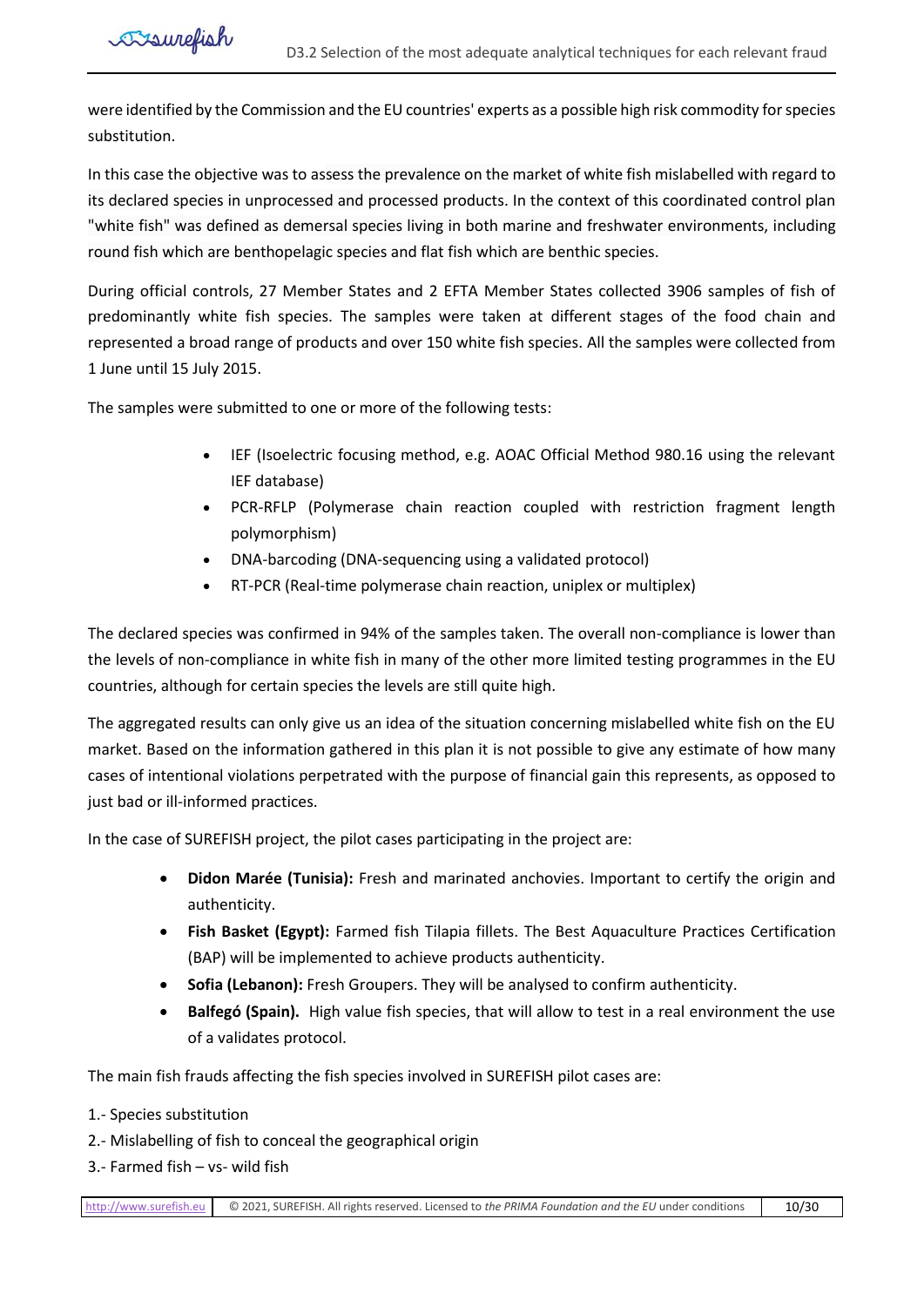- 4.- Previously frozen fish sold as fresh
- 5.- Undeclared use of food additives.

|  | http://www.surefish.eu © 2021, SUREFISH. All rights reserved. Licensed to the PRIMA Foundation and the EU under conditions | 11/30 |
|--|----------------------------------------------------------------------------------------------------------------------------|-------|
|--|----------------------------------------------------------------------------------------------------------------------------|-------|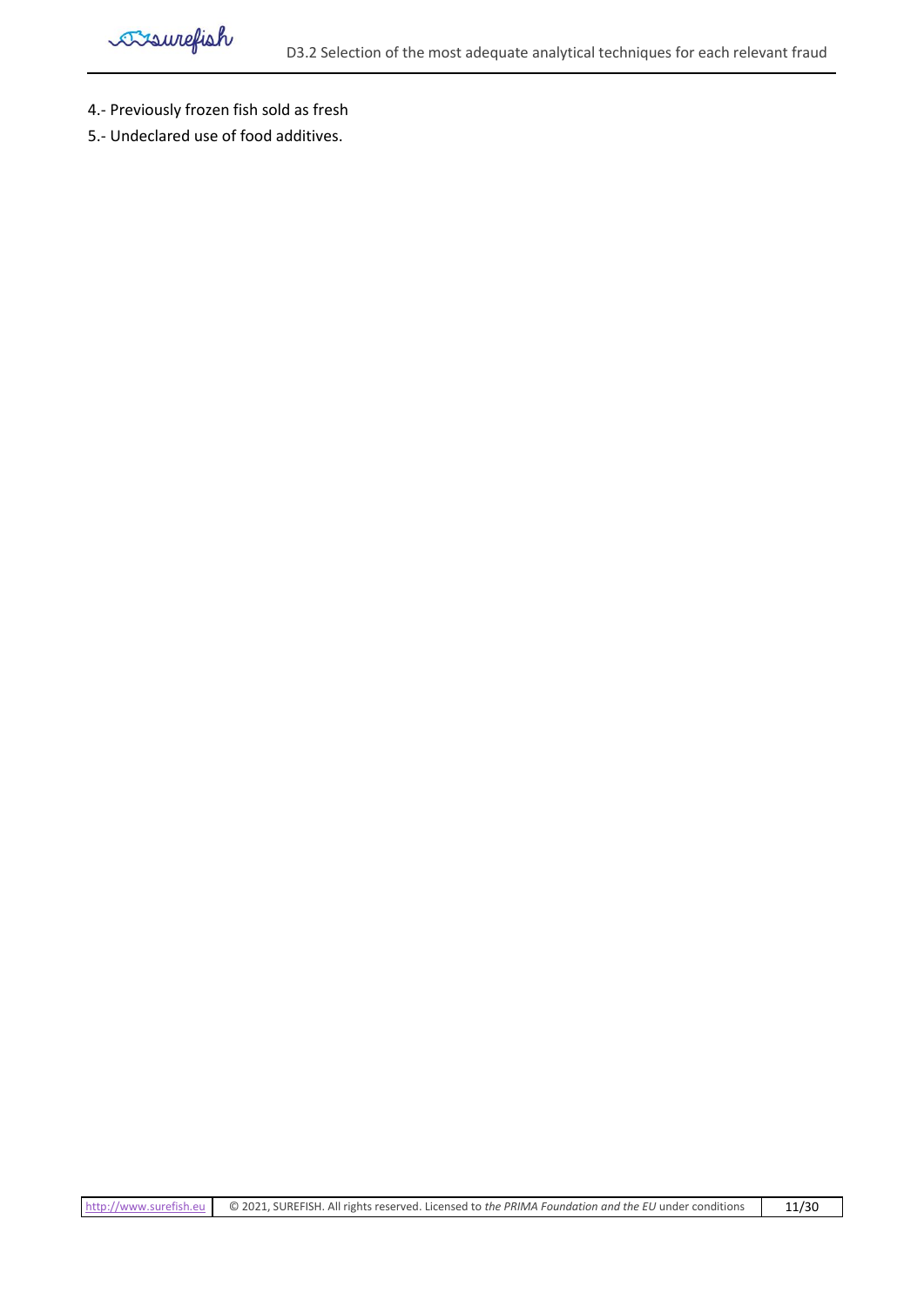# <span id="page-11-0"></span>**2. Review of analytical fish fraud causes**

From March to August 2020 a review of the different analytical methods to detect fraud in fish was performed based on the following premises and compiling the following information:

- Type of fraud to identify
- Analytical technique used
- Analytical determination
- Equipment needed

Eisurefish

- Fish species tested
- Extra samples tested (water, feed, other...)
- Type of sample analysed (fillet, bones, mucosae, whole fish...)
- Results obtained and units
- Amount of samples required
- Time of analysis
- Cost of analysis  $(\epsilon)$
- Robustness of method
- Simplicity
- Standardized method (yes/no)
- Protocol available
- Source/reference

All this information was compiled in an excel database in order to better analyse them and to generate the summarised information for the next section. All the analytical partners have been involved to the drafting of this work.

# <span id="page-11-1"></span>**3. Selection of the most adequate analytical techniques for each type of fraud.**

In this section, the compilation of the most appropriate analytical techniques to detect each type of fraud are described. A list of advantages and drawbacks are also included in each of them.

# <span id="page-11-2"></span>**3.1 Species substitution**

Species substitution is difficult to detect when fish morphological features such as heads, tails and fins are removed and fish are processed into fillets, ready-to-eat breaded or battered products, or highly processed in pre-prepared fish meals. With the advent of molecular identification methods, such as DNA barcoding and next-generation sequencing, the possibility exists for far greater transparency in the fish marketing chain.

Traditionally, the identification of animal species, also for fish and seafood, was performed through protein analysis, with electrophoresis, chromatography, or immunological methods  $2$ . The Regulatory Fish Encyclopaedia hosted by the U.S. FDA was a repository of information on protein analyses for fish

<sup>2</sup> Ortea I., Pascoal A., Cañas B., Gallardo J.M., Barros-Velázquez J. & Calo-Mata P. (2012). – Food authentication of commercially-relevant shrimp and prawn species: From classical methods to Foodomics: General. *ELECTROPHORESIS*, **33** (15), 2201–2211. doi:10.1002/elps.201100576.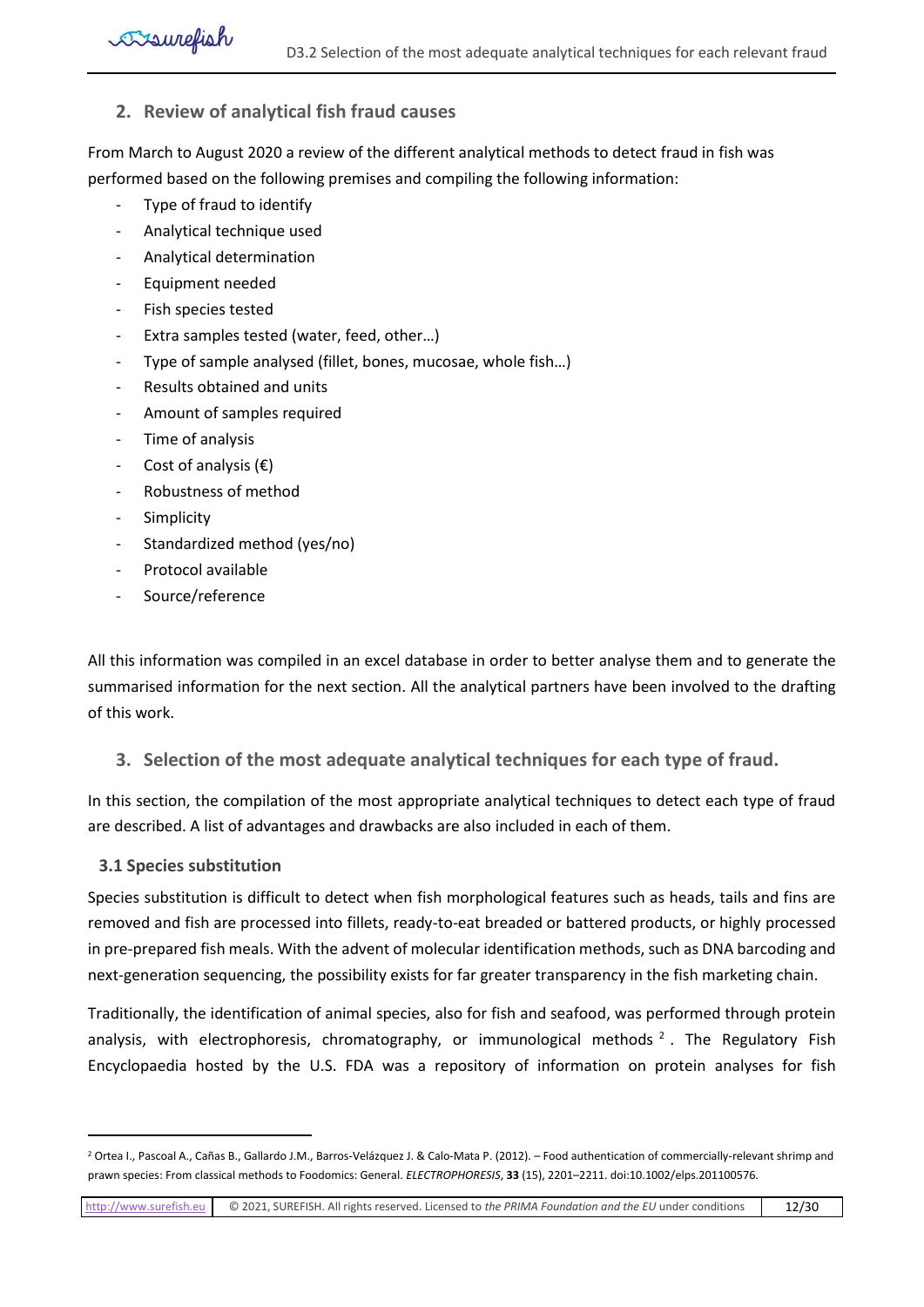identification, mostly IEF patterns<sup>3</sup>. A possible advantage of protein analytical methods is to address the presence of some specific allergens, which is relevant also for food safety purposes <sup>4</sup>.

The most appropriate methods to detect this type of fraud are:

### **DNA based methods:**

Eisurefish

Genomic or mitochondrial DNA can be used for amplification. However, mitochondrial DNA is more often used due to the following advantages:

1. A higher DNA amount in the extract and a higher number of copies compared to genomic DNA.

2. Its resistance is higher in comparison with heat treatment disintegration due to its spherical arrangement 5 .

3. Mitochondrial genome is maternally inherited, and then sequence ambiguities from heterozygous genotypes are theoretically avoided<sup>6</sup>.

DNA-based techniques make use of different markers, amplified fragments or restriction profiling the most common methods used in laboratories for identification of species are:

- sequencing,
- AFLP (amplified fragment length polymorphism),
- FINS (forensically informative nucleotide sequencing),
- RAPD (random amplified polymorphic DNA),
- RFLP (restriction length polymorphism),
- SSCP (single-stranded conformational polymorphism),
- multiplex PCR and
- real time PCR for diagnostic fragments.

An important resource is the Reference Standard Sequence Library for Seafood Identification including over 1000 sequences from seafood vertebrates and invertebrates <sup>7</sup>. The D-loop region in mitochondrial DNA can be a good target for species differentiation because of high polymorphism and mutation rate <sup>8</sup>.

A different approach in DNA-based analyses, the **DNA barcoding technique**, is a well-known standard to detect species of seafood in food samples, also after extreme processing. The initiative Barcode of Life Data System <sup>9</sup> with the FISH-BOL, fish barcode<sup>10</sup>, is the main source of data for species identification. The marker of choice is cytochrome b (cyt-b) or cytochrome *c* oxidase I gene (COI) located on the mitochondrial DNA; other markers are 16S or 18S ribosomal DNA (16S-rDNA, 18S-rDNA), the internal transcribed spacer type I-

<sup>9</sup> Bold Systems – Barcode of life data system v4. Available at: http://www.boldsystems.org/. <sup>10</sup> iBOL Working Group – Fish Barcode of Life (FISH-BOL). Available at: http://www.fishbol.org/.

[http://www.surefish.eu](http://www.surefish.eu/) © 2021, SUREFISH. All rights reserved. Licensed to *the PRIMA Foundation and the EU* under conditions 13/30

<sup>&</sup>lt;sup>3</sup> U.S. Food and Drug Administration – Regulatory Fish Encyclopedia (RFE). Available at:

https://www.fda.gov/food/foodscienceresearch/rfe/default.htm.

<sup>4</sup> Food Integrity Handbook a Guide to Food Authenticity Issues and Analytical Solutions. https://doi.org/10.32741/fihb.

<sup>5</sup> Bossier P. (1999): Authentication of seafood products by DNA patterns. Journal of Food Science, 64, 189–193.

<sup>6</sup> Aranishi F., Okimoto T., Izumi S. (2005): Identification of gadoid species (*Pisces, Gadidae*) by PCR-RFLP analysis. Journal of Applied Genetics, 46, 69– 73.

<sup>7</sup> U.S. Food and Drug Administration – DNA-based Seafood Identification - Reference Standard Sequence Library for Seafood Identification (RSSL). Available at: https://www.fda.gov/food/foodscienceresearch/dnaseafoodidentification/ucm238880.htm.

<sup>8</sup> Sivaraman B., Jeyasekaran G., Jeya Shakila R., Alamelu V., Wilwet L., Aanand S. & Sukumar D. (2018). – PCR-RFLP for authentication of different species of processed snappers using mitochondrial D-loop region by single enzyme. *Food Control*, 90, 58–65. doi:10.1016/j.foodcont.2018.02.028.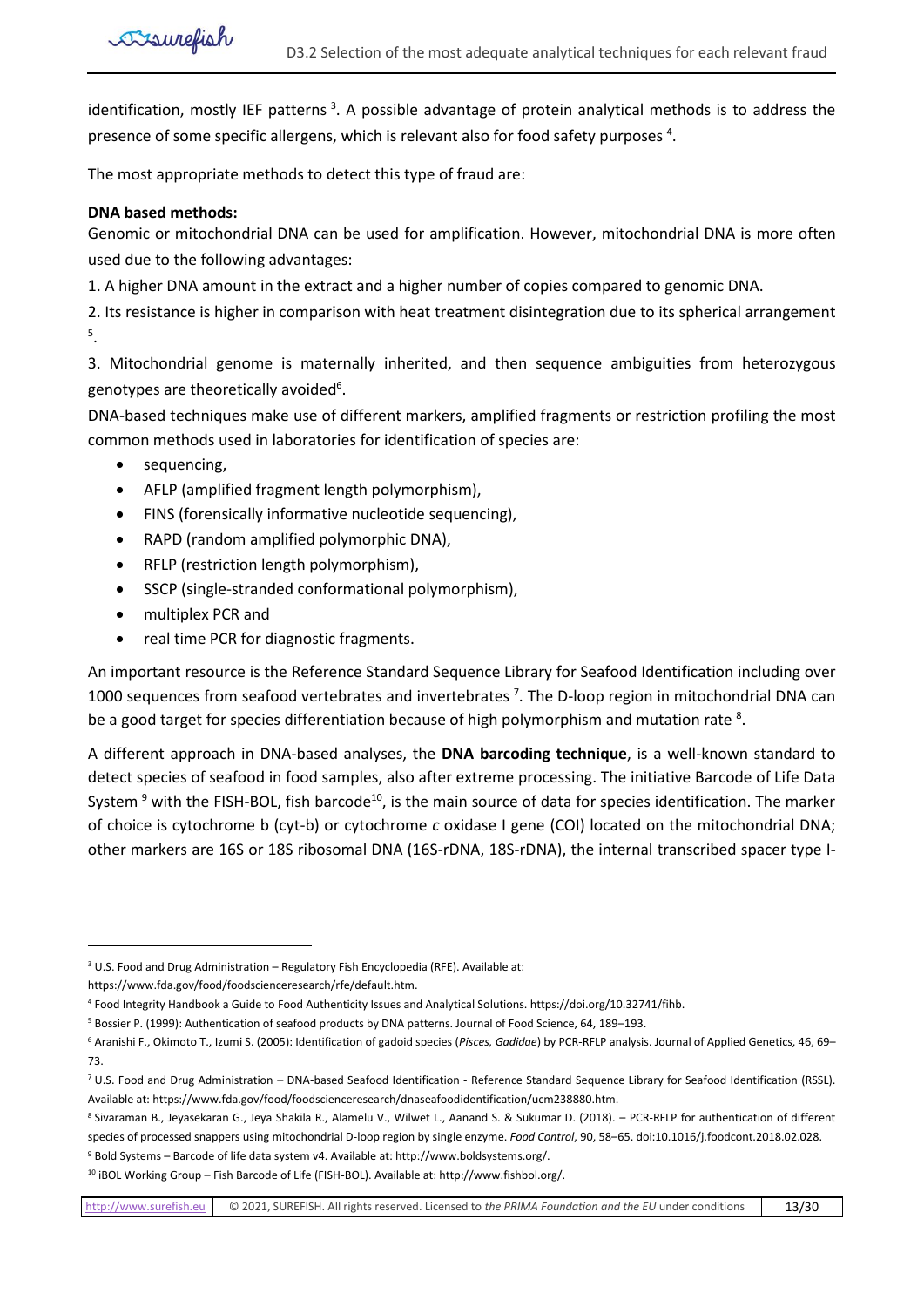ribosomal DNA or type II (ITS1-rDNA, ITS2-rDNA)<sup>11</sup>. The markers are amplified with PCR from universal primers, and the amplicons are then sequenced for comparison with the data base<sup>12</sup>.

Different references of DNA based methods were reviewed according to the SUREFISH species:

Eisurefish

**Tuna**: using mitocondrial DNA and liver morphology <sup>13</sup>, PCR and direct sequence analysis of the mitocondrial cytochrome b genes<sup>14</sup>, PCR assay in bonito<sup>15</sup>, by restriction site analysis of mitochondrial DNA products obtained by nested primer PCR in canned tuna<sup>16</sup>, by mtDNA direct polymerase chain reaction (PCR) sequencing and PCR− restriction fragment length polymorphism methodologies in canned tuna<sup>17</sup>, by microsatellite and mitochondrial DNA analyses of Atlantic bluefin tuna<sup>18</sup>, by a cytochrome b gene analysis<sup>19</sup>, validated methodology for genetic identification of tuna<sup>20</sup>, by minor groove binder probe real-time polymerase chain reaction analysis of mitochondrial DNA sequences <sup>21</sup>, by PCR-RFLP<sup>22</sup>, by multiplex PCR–ELISA method  $^{23}$ , by FINS  $^{24}$ , Use of the mitochondrial control region as a potential DNA mini-barcoding target for the identification of canned tuna species <sup>25</sup> and finally, the study of Quinteiro<sup>26</sup> about molecular phylogeny, population structure and genetic traceability of scombrids (*Pisces: Scombridae*) from the University of Santiago de Compostela.

<sup>19</sup> Tseng, M. C., Shiao, J. C., & Hung, Y. H. (2011). Genetic identification of *Thunnus orientalis*, *T. thynnus*, and *T. maccoyii* by a cytochrome b gene analysis. Environmental biology of fishes, 91(1), 103-115.

<sup>20</sup> Viñas, J., & Tudela, S. (2009). A validated methodology for genetic identification of tuna species (genus *Thunnus*). PLOS one, 4(10).

Bold Systems – Barcode of life data system v4. Available at: http://www.boldsystems.org/. <sup>11</sup> Bhattacharya M., Sharma A.R., Patra B.C., Sharma G., Seo E.M., Nam J.S., Chakraborty C. & Lee S.S. (2015). – DNA barcoding to fishes: current status and future directions. *Mitochondrial DNA*, , 1–9. doi:10.3109/19401736.2015.1046175.

<sup>&</sup>lt;sup>12</sup> Fernandes T.J.R., Costa J., Oliveira M.B.P.P. & Mafra I. (2017). - DNA barcoding coupled to HRM analysis as a new and simple tool for the authentication of Gadidae fish species. *Food Chem.*, 230, 49–57. doi:10.1016/j.foodchem.2017.03.015.

<sup>13</sup> Pedrosa-Gerasmio, I. R., Babaran, R. P., & amp; Santos, M. D. (2012). Discrimination of juvenile yellowfin (Thunnus albacares) and bigeye (T. obesus) tunas using mitochondrial DNA control region and liver morphology. PLoS One, 7(4), e35604.

<sup>14</sup> Bartlett, S. E., & Davidson, W. S. (1991). Identification of *Thunnus* tuna species by the polymerase chain reaction and direct sequence analysis of their mitochondrial cytochrome b genes. Canadian Journal of Fisheries and Aquatic Sciences, 48(2), 309-317.

<sup>&</sup>lt;sup>15</sup> Lin, W. F., & Hwang, D. F. (2008). A multiplex PCR assay for species identification of raw and cooked bonito. Food Control, 19(9), 879-885.

<sup>&</sup>lt;sup>16</sup> Pardo, M. A., & Pérez-Villareal, B. (2004). Identification of commercial canned tuna species by restriction site analysis of mitochondrial DNA products obtained by nested primer PCR. Food Chemistry, 86(1), 143-150.

<sup>&</sup>lt;sup>17</sup> Quinteiro, J., Sotelo, C. G., Rehbein, H., Pryde, S. E., Medina, I., Pérez-Martín, R. I., ... & Mackie, I. M. (1998). Use of mtDNA direct polymerase chain reaction (PCR) sequencing and PCR− restriction fragment length polymorphism methodologies in species identification of canned tuna. Journal of Agricultural and Food Chemistry, 46(4), 1662-1669.

<sup>18</sup> Carlsson, J., McDOWELL, J. R., DÍAZ-JAIMES, P. Í. N. D. A. R. O., Carlsson, J. E., Boles, S. B., Gold, J. R., & Graves, J. E. (2004). Microsatellite and mitochondrial DNA analyses of Atlantic bluefin tuna *(Thunnus thynnus thynnus*) population structure in the Mediterranean Sea. Molecular Ecology, 13(11), 3345-3356.

<sup>&</sup>lt;sup>21</sup> Terio, V., Di Pinto, P., Decaro, N., Parisi, A., Desario, C., Martella, V., & Tantillo, M. G. (2010). Identification of tuna species in commercial cans by minor groove binder probe real-time polymerase chain reaction analysis of mitochondrial DNA sequences. Molecular and cellular probes, 24(6), 352- 356.

<sup>&</sup>lt;sup>22</sup> Yao, L., Lu, J., Qu, M., Jiang, Y., Li, F., Guo, Y., & Zhai, Y. Methodology and application of PCR-RFLP for species identification in tuna sashimi. Food Science & Nutrition.

<sup>&</sup>lt;sup>23</sup> Santaclara, F. J., Velasco, A., Pérez-Martín, R. I., Quinteiro, J., Rey-Méndez, M., Pardo, M. A., ... & Sotelo, C. G. (2015). Development of a multiplex PCR–ELISA method for the genetic authentication of *Thunnus* species and *Katsuwonus pelamis* in food products. Food chemistry, 180, 9-16

<sup>&</sup>lt;sup>24</sup> Espiñeira, M., Gonzalez-Lavín, N., Vieites, J. M., & Santaclara, F. J. (2009). Development of a method for the identification of scombroid and common substitute species in seafood products by FINS. Food chemistry, 117(4), 698-704.

<sup>&</sup>lt;sup>25</sup> Mitchell, J. K., & Hellberg, R. S. (2016). Use of the mitochondrial control region as a potential DNA mini-barcoding target for the identification of canned tuna species. Food analytical methods, 9(10), 2711-2720.

<sup>26</sup> Quinteiro J (2011) Filogenia molecular, estructura poblacional y trazabilidad genética de escómbridos (*Pisces: Scombridae*), Universidad de Santiago de Compostela.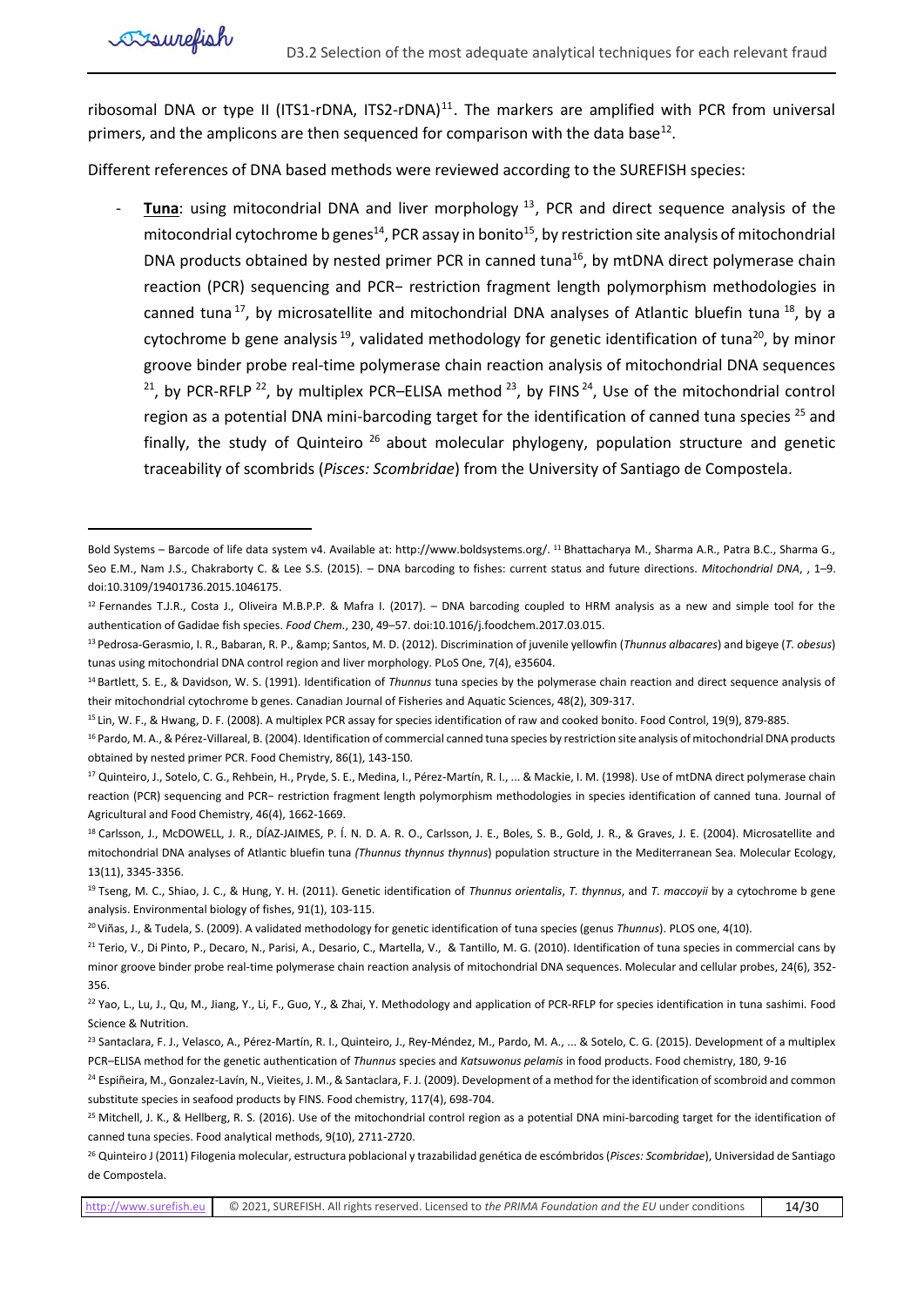- **Anchovies**: method for genetic identification of four species of anchovies: *E. encrasicolus, E. anchoita, E. ringens* and *E. japonicas* <sup>27</sup> , by polymerase chain reaction, sequence of their mitochondrial cytochrome b gene, and restriction analysis of polymerase chain reaction products in semipreserves<sup>28</sup>, a rapid method for differentiating four species of the *Engraulidae* (Anchovy) family  $29$ , by pyrosequencing  $30$ , by molecular markers and support through a public domain database $31$ , Development of gene-associated single nucleotide polymorphisms for Japanese anchovy *Engraulis japonicus* through cross-species amplification <sup>32</sup>, by COIBar-RFLP<sup>33</sup>, by mitochondrial DNA phylogeny and the reconstruction of the population history of a species  $34$ , using nuclear-DNA markers to confirm the presence of two anchovy species in the Mediterranean  $35$ , by mitochondrial DNA variability in European anchovy  $36$ , by PCR-RFLP  $37$ , by FINS $38$ , by PCR-RFLP $39$ , by the use of Reduced single nucleotide polymorphism panels for assigning Atlantic albacore and Bay of Biscay anchovy individuals to their geographic origin<sup>40</sup>, by BLAST analysis of a highly informative cytochrome b gene fragment<sup>41</sup>, A COI nonsynonymous mutation as diagnostic tool for intraspecific discrimination in the European anchovy *Engraulis encrasicolus (Linnaeus*) <sup>42</sup>, by mitochondrial DNA and microsatellite

<sup>27</sup> Santaclara, F. J., Cabado, A. G., & Vieites, J. M. (2006). Development of a method for genetic identification of four species of anchovies: E. *encrasicolus, E. anchoita, E. ringens* and *E. japonicus*. European Food Research and Technology, 223(5), 609-614.

<sup>28</sup> Sebastio, P., Zanelli, P., & Neri, T. M. (2001). Identification of anchovy (*Engraulis encrasicholus* L.) and gilt sardine (*Sardinella aurita*) by polymerase chain reaction, sequence of their mitochondrial cytochrome b gene, and restriction analysis of polymerase chain reaction products in semipreserves. Journal of agricultural and food chemistry, 49(3), 1194-1199.

<sup>29</sup> Chairi, H., & Rebordinos, L. (2014). A rapid method for differentiating four species of the *Engraulidae* (Anchovy) family. Journal of agricultural and food chemistry, 62(13), 2803-2808.

<sup>30</sup> De Battisti, C., Marciano, S., Magnabosco, C., Busato, S., Arcangeli, G., & Cattoli, G. (2014). Pyrosequencing as a tool for rapid fish species identification and commercial fraud detection. Journal of agricultural and food chemistry, 62(1), 198-205.

<sup>31</sup> Jérôme, M., Martinsohn, J. T., Ortega, D., Carreau, P., Verrez-Bagnis, V., & Mouchel, O. (2008). Toward fish and seafood traceability: anchovy species determination in fish products by molecular markers and support through a public domain database. Journal of agricultural and food chemistry, 56(10), 3460-3469.

<sup>32</sup> Montes, I., Iriondo, M., Manzano, C., & Estonba, A. (2018). Development of gene-associated single nucleotide polymorphisms for Japanese anchovy *Engraulis japonicus* through cross-species amplification. Fisheries science, 84(1), 1-7.

<sup>33</sup> Pappalardo, A. M., & Ferrito, V. (2015). A COIBar-RFLP strategy for the rapid detection of *Engraulis encrasicolus* in processed anchovy products. Food Control, 57, 385-392.

<sup>34</sup> Magoulas, A., Tsimenides, N., & Zouros, E. (1996). Mitochondrial DNA phylogeny and the reconstruction of the population history of a species: the case of the European anchovy (Engraulis encrasicolus).Molecular Biology and Evolution,13(1), 178-190.

<sup>&</sup>lt;sup>35</sup> Borsa, P., Collet, A., & Durand, J. D. (2004). Nuclear-DNA markers confirm the presence of two anchovy species in the Mediterranean. Comptes Rendus Biologies, 327(12), 1113-1123.

<sup>36</sup> Grant, W. S. (2005). A second look at mitochondrial DNA variability in European anchovy (*Engraulis encrasicolus*): assessing models of population structure and the Black Sea isolation hypothesis. Genetica, 125(2-3), 293-309.

<sup>&</sup>lt;sup>37</sup> Rea, S., Storani, G., Mascaro, N., Stocchi, R., & Loschi, A. R. (2009). Species identification in anchovy pastes from the market by PCR-RFLP technique. Food Control, 20(5), 515-520.

<sup>38</sup> Velasco, A., Aldrey, A., Pérez-Martín, R. I., & Sotelo, C. G. (2016). Assessment of the labelling accuracy of Spanish semi preserved anchovies' products by FINS (forensically informative nucleotide sequencing). Heliyon, 2(6), e00124.

<sup>39</sup> Besbes, N., Fattouch, S., & Sadok, S. (2012). Differential detection of small pelagic fish in Tunisian canned products by PCR-RFLP: An efficient tool to control the label information. Food Control, 25(1), 260-264.

<sup>40</sup> Montes, I., Laconcha, U., Iriondo, M., Manzano, C., Arrizabalaga, H., & Estonba, A. (2017). Reduced single nucleotide polymorphism panels for assigning Atlantic albacore and Bay of Biscay anchovy individuals to their geographic origin: Toward sustainable fishery management. Journal of agricultural and food chemistry, 65(21), 4351-4358.

<sup>41</sup> Giusti, A., Tinacci, L., Sotelo, C. G., Acutis, P. L., Ielasi, N., & Armani, A. (2019). Authentication of ready-to-eat anchovy products sold on the Italian market by BLAST analysis of a highly informative cytochrome b gene fragment. Food control, 97, 50-57.

<sup>42</sup> Pappalardo, A. M., Federico, C., Sabella, G., Saccone, S., & Ferrito, V. (2015). A COI nonsynonymous mutation as diagnostic tool for intraspecific discrimination in the European anchovy *Engraulis encrasicolus (Linnaeus).* PloS one, 10(11).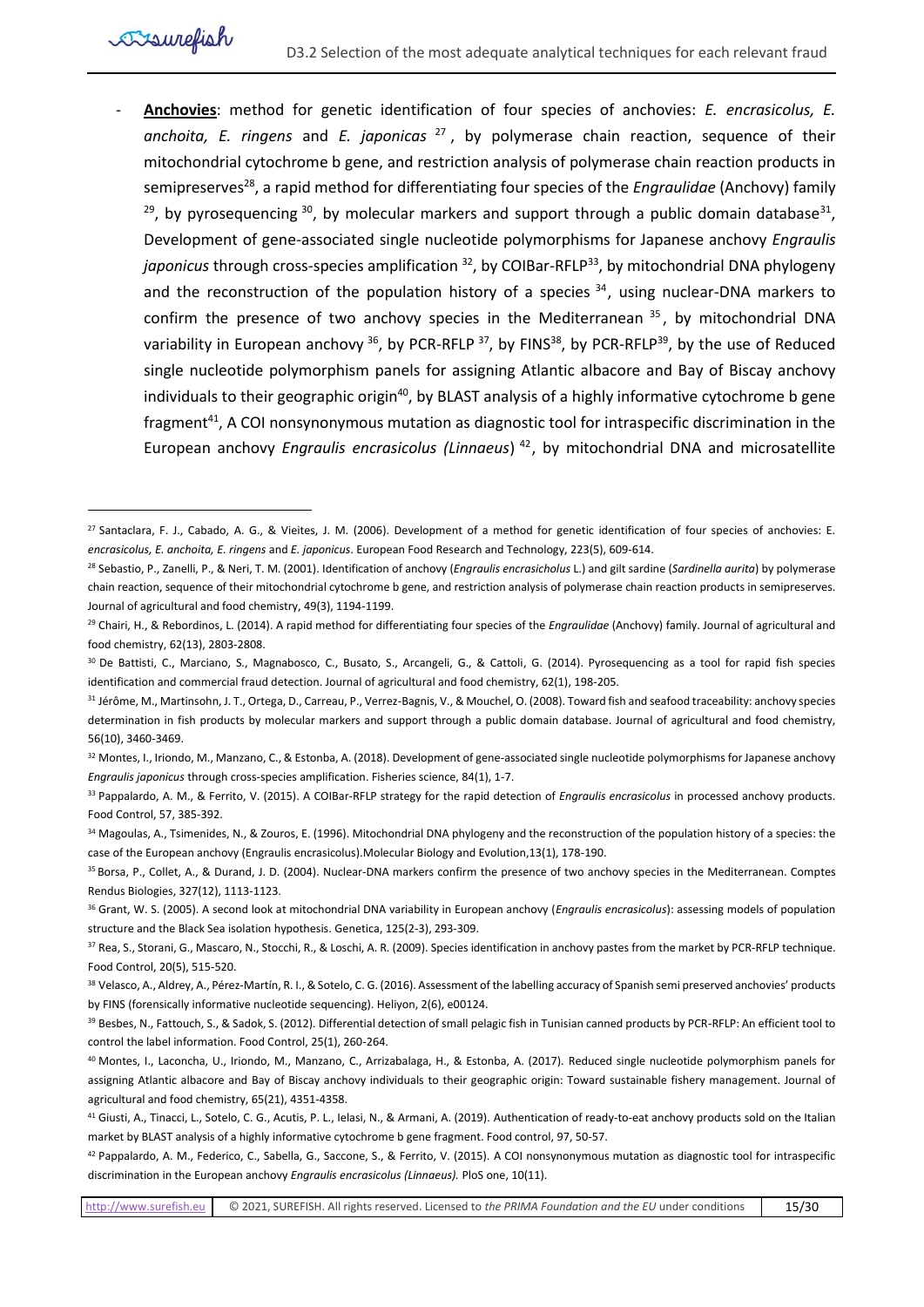genetic differentiation<sup>43</sup>, <sup>44</sup>, <sup>45</sup>, <sup>46</sup> y<sup>47</sup>, by DNA barcoding approaches<sup>48</sup>, by recovery and amplification of DNA from fresh and processed sardine<sup>49</sup> and by PCR-RFLP<sup>50</sup>.

- **Sardines**: by molecular phylogeny<sup>51</sup>, by direct sequencing<sup>52</sup>, and other DNA studies <sup>53</sup>, <sup>54</sup>, by PCR-RFLP<sup>55</sup>, by FINS methodology<sup>56</sup> and by real-time PCR<sup>57</sup>.
- <sup>-</sup> Tilapia: Application of the RAPD technique in tilapia fish<sup>58</sup>, <sup>59</sup>, by PCR-RFLP of 5S rDNA<sup>60</sup>, phylogenetic relationships inferred from mitochondrial DNA sequences <sup>61</sup>

**Advantages:** The RFLP method is faster and less expensive than the FINS method. These techniques are more suitable compared with protein analysis based techniques, because they are independent on tissue types, age or technology of sample processing.

49 Besbes, N., S. Fattouch, and S. Sadok. 2011. Comparison of methods in the recovery and amplificability of DNA from fresh and processed sardine and anchovy muscle tissues. Food Chem. 129:665-671.

52 Jérôme, M., Lemaire, C., Verrez-Bagnis, V., & Etienne, M. (2003). Direct sequencing method for species identification of canned sardine and sardinetype products. Journal of Agricultural and Food Chemistry, 51(25), 7326-7332.

53 Baibai, T., Oukhattar, L., Quinteiro, J. V., Mesfioui, A., & Rey-Mendez, M. (2012). First global approach: morphological and biological variability in a genetically homogeneous population of the European pilchard, *Sardina pilchardus*(Walbaum, 1792) in the North Atlantic coast. Reviews in fish biology and fisheries, 22(1), 63-80.

54 Leonardo, R., Nunes, R. S. C., Maria, L., Conte-Junior, C. A., Del Aguila, E. M., & Paschoalin, V. M. (2016). Molecular testing on sardines and rulings on the authenticity and nutritional value of marketed fishes: An experience report in the state of Rio de Janeiro, Brazil. Food control, 60, 394-400.

<sup>55</sup> Besbes, N., Fattouch, S., & Sadok, S. (2012). Differential detection of small pelagic fish in Tunisian canned products by PCR-RFLP: An efficient tool to control the label information. Food Control, 25(1), 260-264.

<sup>56</sup> Lago, F. C., Herrero, B., Vieites, J. M., & Espiñeira, M. (2011). FINS methodology to identification of sardines and related species in canned products and detection of mixture by means of SNP analysis systems. European Food Research and Technology, 232(6), 1077-1086

<sup>57</sup> Herrero, B., Lago, F. C., Vieites, J. M., & Espiñeira, M. (2011). Development of a rapid and simple molecular identification methodology for true sardines (*Sardina pilchardus*) and false sardines (*Sardinella aurita*) based on the real-time PCR technique. European Food Research and Technology, 233(5), 851.

<sup>58</sup> Bardakci, F., & Skibinski, D. O. F. (1994). Application of the RAPD technique in tilapia fish: species and subspecies identification. Heredity, 73(2), 117-123.

<sup>59</sup> Ahmed, M. M., Ali, B. A., & EI-Zaeem, S. Y. (2004). Application of RAPD markers in fish: Part I–some genera (Tilapia, Sarotherodon and Oreochromis) and species (*Oreochromis aureus* and *Oreochromis niloticus*) of Tilapia. International journal of biotechnology, 6(1), 86-93

<sup>60</sup> Toniato, J., Penman, D., & Martins, C. (2010). Discrimination of tilapia species of the genera Oreochromis, Tilapia and Sarotherodon by PCR-RFLP of 5S rDNA. Aquaculture Research, 41(6), 934-938.

<sup>61</sup> Nagl, S., Tichy, H., Mayer, W. E., Samonte, I. E., McAndrew, B. J., & Klein, J. (2001). Classification and phylogenetic relationships of *African tilapiine* fishes inferred from mitochondrial DNA sequences. Molecular phylogenetics and evolution, 20(3), 361-374.

[http://www.surefish.eu](http://www.surefish.eu/) © 2021, SUREFISH. All rights reserved. Licensed to *the PRIMA Foundation and the EU* under conditions 16/30

<sup>43</sup> Borrell, Y. J., Pinera, J. A., Sánchez Prado, J. A., & Blanco, G. (2012). Mitochondrial DNA and microsatellite genetic differentiation in the European anchovy *Engraulis encrasicolus* L. ICES Journal of Marine Science, 69(8), 1357-1371.

<sup>44</sup> Magoulas, A., Castilho, R., Caetano, S., Marcato, S., & Patarnello, T. (2006). Mitochondrial DNA reveals a mosaic pattern of phylogeographical structure in Atlantic and Mediterranean populations of anchovy (*Engraulis encrasicolus*). Molecular Phylogenetics and Evolution, 39(3), 734-746.

<sup>45</sup> Magoulas, A., Castilho, R., Caetano, S., Marcato, S., & Patarnello, T. (2006). Mitochondrial DNA reveals a mosaic pattern of phylogeographical structure in Atlantic and Mediterranean populations of anchovy *(Engraulis encrasicolus*). Molecular Phylogenetics and Evolution, 39(3), 734-746.

<sup>46</sup> Keskin, E., & Atar, H. H. (2012). Genetic structuring of European anchovy (*Engraulis encrasicolus*) populations through mitochondrial DNA sequences. Mitochondrial DNA, 23(2), 62-69.

<sup>47</sup> Keskin, E., & Atar, H. H. (2012). Genetic structuring of European anchovy (*Engraulis encrasicolus*) populations through mitochondrial DNA sequences. Mitochondrial DNA, 23(2), 62-69

<sup>48</sup> Torres, R. A., Feitosa, R. B., Carvalho, D. C., Freitas, M. O., Hostim-Silva, M., & Ferreira, B. P. (2013). DNA barcoding approaches for fishing authentication of exploited grouper species including the endangered and legally protected goliath grouper Epinephelus itajara. Scientia Marina, 77(3), 409-418.

<sup>50</sup> Besbes, N., S. Fattouch, and S. Sadok. 2011. Differential detection of small pelagic fish in Tunisian canned products by PCR-RFLP: An efficient tool to control the label information. Food Control. 25:(1): 260-264

<sup>&</sup>lt;sup>51</sup> Jérôme, M., Lemaire, C., Bautista, J. M., Fleurence, J., & Etienne, M. (2003). Molecular phylogeny and species identification of sardines. Journal of agricultural and food chemistry, 51(1), 43-50.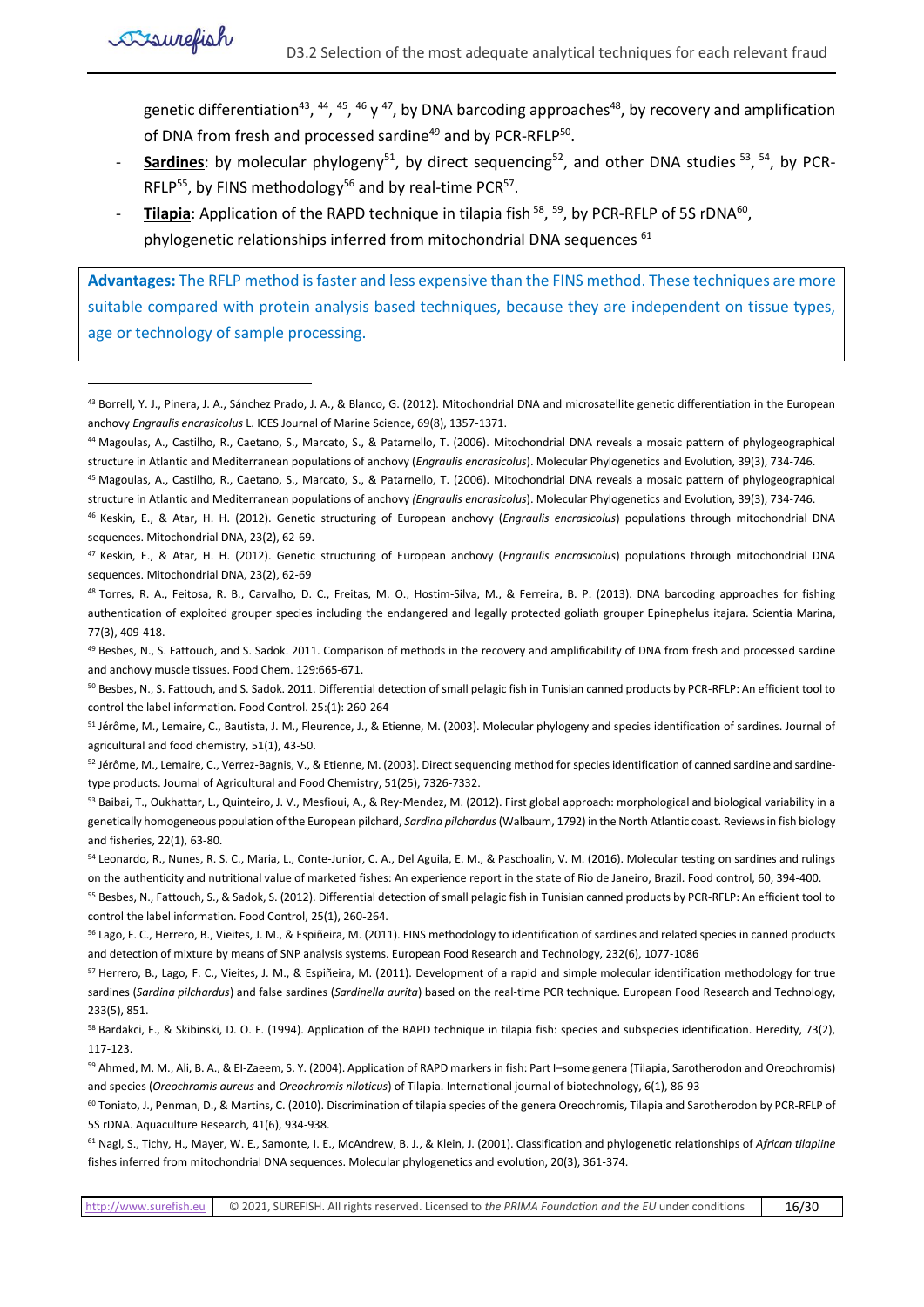### **Disadvantages**: Expensive, specific equipment and materials needed. Specialised technicians needed.

#### **Morphological analyses**:

Methods of fish species identification based on external characteristics are applicable to whole or slightly processed fish. Species identification becomes much more difficult in fish that have undergone processing by the food industry and morphological criteria cannot be used<sup>62</sup>,  $^{63}$ ,  $^{64}$ .

**Advantages**: simplicity, cheap analysis, not specific equipment required.

**Disadvantages:** previous expertise needed. in most of the cases, morphological differences between species of fish could not be detected, especially at juvenile stages. Consequently, a large number of sensory analysis techniques have been developed.

#### **Immunological analysis:**

A variety of methods based on the protein analysis have been used in fish species identification. Significant protein characteristic employed in the immunological analyses is their ability to react with specific antibodies. These methods are less applicable for an assessment of broad range of fish species, because it is necessary to prepare high numbers of specific antibodies. Various qualitative methods can be used for the detection of antigen-antibody reactions such as precipitation, immunodiffusion, immunoelectrophoresis or ELISA, which can also be used for quantitative assessment. Due to the fact that heat treatment may affect protein immunogenity, antibodies have been developed that can be used for fish species identification in cooked products<sup>65</sup>. Using immunological methods, fish species identification in cooked and dried fish products including among others Alaska Pollack (Theragra chalcogramma) was investigated<sup>66</sup>.

Most fish species were identified by means of fingerprinting of immunostained patterns, despite protein staining patterns were not sufficiently distinct for species identification.

Methods based on the analysis of thermostable proteins <sup>67</sup> or the use of specific chemical substances (urea, SDS), which make the denaturized proteins more distinguishable, provide much better solution.

**Advantages**: simplicity, accuracy, and the ability to analyse high numbers of samples simultaneously.

**Disadvantages:** their drawback is potential cross-reaction between proteins of closely related fish species. Besides, these methods often have a limited applicability for the highly processed fish products due to the protein denaturation

<sup>62</sup> Sotelo C.G., Pineiro C., Gallardo J.M., Perez-Martin R.I. (1993): Fish species identification in seafood products. Trends in Food Science and Technology, 4, 395–401.

<sup>63</sup> Aranishi F. (2005): Rapid PCR-RFLP method for discrimination of imported and domestic mackerel. Marine Biotechnology, 7, 571–575.

<sup>64</sup> Dooley J.J., Sage H.D., Clarke M.L., Brown H.M., Garrett S.D. (2005): Fish species identification using PCR-RFLP

analysis and lab-on-a-chip capillary electrophoresis: Application to detect white fish species in food products and an interlaboratory study. Journal of Agricultural and Food Chemistry, 53, 3348–3357.

<sup>65</sup> Sotelo C.G., Pineiro C., Gallardo J.M., Perez-Martin R.I. (1993): Fish species identification in seafood products. Trends in Food Science and Technology, 4, 395–401.

<sup>&</sup>lt;sup>66</sup> Ochiai Y., Watabe S. (2003): Identification of fish species in dried fish products by immunostaining using anti myosin light chain antiserum. Food Research International, 36, 1029–1035.

<sup>67</sup> Asensio L., Gonzalez I., Rodriguez M.A., Hernandez P.E., Garcia T., Martin R. (2003): Development of a monoclonal antibody for grouper (*Epinephelus marginatus*) and wreck fish (*Polyprion americanus*) authentication using an indirect ELISA. Journal of Food Science, 68, 1900–1903.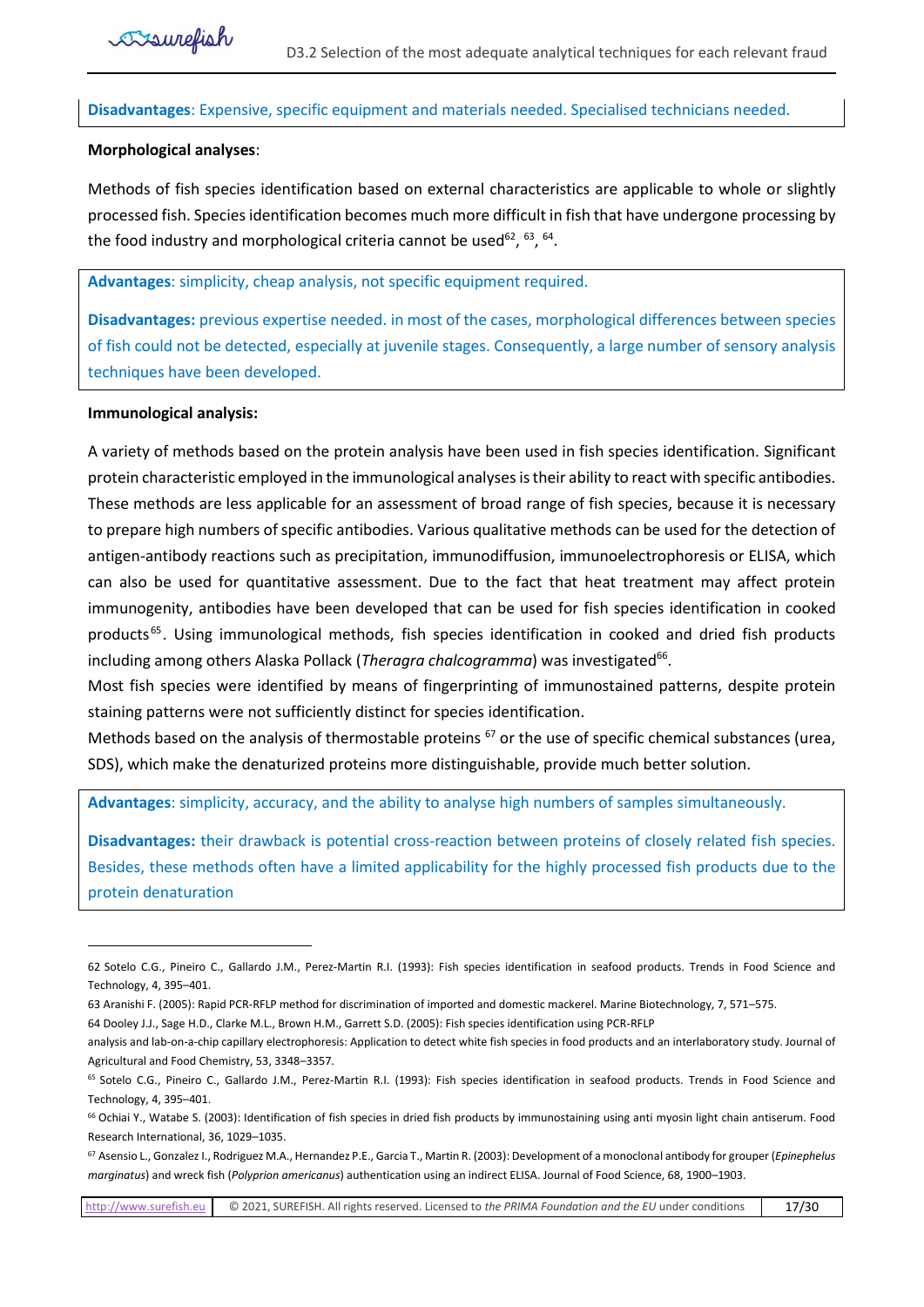### **Spectroscopic methods (NIR):**

NIR spectroscopy and portable NIR devices demonstrated the good performances in the authentication of fillets and patties of *Gadus morhua* and *Melanogrammus aeglefinus*. In particular, LDA and SIMCA models developed with MicroNIR spectra proved to be as reliable as those calculated using spectra acquired by a benchtop FT-NIR spectrometer. This is an important finding, because the use of a simple, portable and costeffective tool such as the handheld NIR device can help in fighting commercial frauds in fish market, increasing the number of controlled samples and giving the possibility to make control throughout the entire commercial chain, directly in-situ. The results of this study are of outmost importance because they were obtained both on fish fillets and patties, meaning that there is the possibility to identify fish species even when the morphology is no more evident, thus allowing fish authentication also in processed products <sup>68</sup>.

Other studies also demonstrated the potential of NIR in differentiating superior from lower quality fish species<sup>69</sup>. In this case Red Mullet and Mullet; Winter Cod and Cod, and Samlet and Salmon Trout were differentiated.

**Advantages**: cheap, non destructive and rapid analysis.

**Disadvantages:** it's important to calculate robust models in order to reduce the error in determination. Usually, calibrations are device dependent.

### <span id="page-17-0"></span>**3.2 Origin mislabelling of fish**

Mislabelling is a common problem for fish, and seafood in general. This has been evidenced in many studies across the world, particularly using methods based on DNA analysis for identification of species and its origin.

### **Trace elements analysis**

Coastal marine environments represent high value eco-socio-systems, but they are also discharge and accumulation areas of anthropogenic compounds, such as trace elements<sup>70</sup>, <sup>71</sup>. Such chemical contamination leads to the alteration of marine ecosystems, with an impact at individual, species, population and community levels<sup>72</sup>, <sup>73</sup>; <sup>74</sup>. The Mediterranean Sea being a semi-enclosed sea, it is predicted to be a

<sup>&</sup>lt;sup>68</sup> Grassi, S., Casiraghi, E., & Alamprese, C. (2018). Handheld NIR device: A non-targeted approach to assess authenticity of fish fillets and patties. Food Chemistry, 243, 382–388.

<sup>69</sup> O'Brien, N., Hulse, C. A., Pfeifer, F., & Siesler, H. W. (2013). Near Infrared Spectroscopic Authentication of Seafood. Journal of Near Infrared Spectroscopy, 21, 299–305.

 $70$  Matthai, C., Birch, G.F., Bickford, G.P., 2002. Anthropogenic trace metals in sediment and settling particulate matter on a high-energy continental shelf (Sydney, Australia). Mar. Environ. Res. 54, 99–127.

 $71$  Cobelo-Garciá, A., Prego, R., Labandeira, A., 2004. Land inputs of trace metals, major elements, particulate organic carbon and suspended solids to an industrial coastal bay of the NE Atlantic. Water Res. 38, 1753–1764.

 $72$  Fleeger, J.W., Carman, K.R., Nisbet, R.M., 2003. Indirect effects of contaminants in aquatic ecosystems. Sci. Total Environ. 317 (1), 207-233.

<sup>73</sup> Halpern, B.S., Walbridge, S., Selkoe, K.A., Kappel, C.V., Micheli, F., D'Agrosa, C., Bruno, J.F., Casey, K.S., Ebert, C., Fox, H.E., 2008. A global map of human impact on marine ecosystems. Science 319 (5865), 948–952.

<sup>74</sup> Tartu, S., Goutte, A., Bustamante, P., Angelier, F., Moe, B., Clément-Chastel, C., Bech, C., Gabrielsen, G.W., Bustnes, J.O., Chastel, O., 2013. To breed or not to breed: endocrine response to mercury contamination by an Arctic seabird. Biol. Lett. 9 (4), 20130317.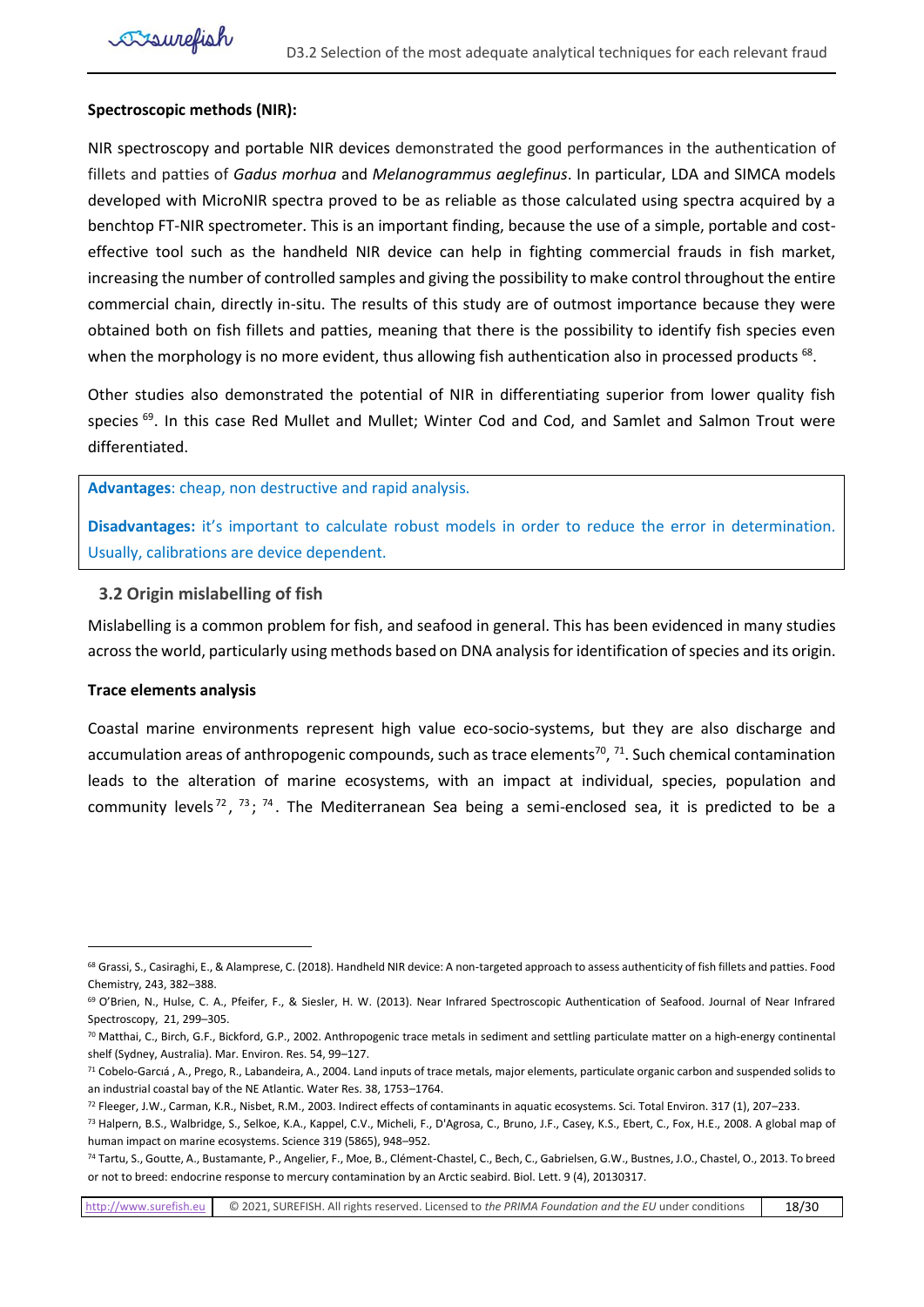particularly sensitive system to any change in its hydrographic conditions due to either climatic or anthropogenic forcing<sup>75</sup>, <sup>76</sup>.

Contaminants can bio accumulate during the life of organisms (increases with size or age) and bio magnify within creasing trophic level, but different patterns are observed depending on the contaminant and the organism<sup>77</sup>. While the contamination of fish by trace elements can come directly from the water through respiration or directly through the skin and membranes, the main way of trace elements inputs into fish is food through the consumption of contaminated prey  $78$ . Bioaccumulation in fish is a complex process that depends on various biological parameters (species, size, age, sex, diet, trophic level and metabolism)<sup>79</sup>, and differs among tissues due to differences in trace elements absorption, detoxification and storage mechanisms<sup>80</sup>, 81, 82.

Contaminants, such as trace elements, emerged as useful ecotracers of trophic patterns and environmental parameters when used in combination with other chemical tracers, such as C and N isotopic compositions<sup>83</sup>, <sup>84</sup>, <sup>85</sup>, as they provide complementary time-and space-integrated information on bioaccumulation events and trophic positions of fish in the food web.

<sup>75</sup> Bethoux, J.P., Gentili, B., Morin, P., Nicolas, E., Pierre, C., Ruiz-Pino, D., 1999. The Mediterranean Sea: a miniature ocean for climatic and environmental studies and a key for the climatic functioning of the North Atlantic. Prog. Oceanogr. 44, 131–146.

<sup>76</sup> The MERMEX Group, Durrieu de Madron, X., Guieu, C., Sempéré, R., Conan, P., Cossa, D., D'Ortenzio, F., Estournel, C., Gazeau, F., Rabouille, C., Stemmann, L., Bonnet, S., Diaz, F., Koubbi, P., Radakovitch, O., Babin, M., Baklouti, M., Bancon-Montigny, C., Belviso, S., Bensoussan, N., Bonsang, B., Bouloubassi, I., Brunet, C., Cadiou, J.F., Carlotti, F., Chami, M., Charmasson, S., Charrière, B., Dachs, J., Doxaran, D., Dutay, J.C., Elbaz-Poulichet, F., Eléaume, M., Eyrolles, F., Fernandez, C., Fowler, S., Francour, P., Gaertner, J.C., Galzin, R., Gasparini, S., Ghiglione, J.F., Gonzalez, J.L., Goyet, C., Guidi, L., Guizien, K., Heimbürger, L.E., Jacquet, S.H.M., Jeffrey, W.H., Joux, F., Le Hir, P., Leblanc, K., Lefèvre, D., Lejeusne, C., Lemé, R., Loÿe-Pilot, M.D., Mallet, M., Méjanelle, L., Mélin, F., Mellon, C., Mérigot, B., Merle, P.L., Migon, C., Miller, W.L., Mortier, L., Mostajir, B., Mousseau, L., Moutin, T., Para, J., Pérez, T., Petrenko, A., Poggiale, J.C., Prieur, L., Pujo-Pay, M., Pulido, V., Raimbault, P., Rees, A.P., Ridame, C., Rontani, J.F., Ruiz Pino, D., Sicre, M.A., Taillandier, V., Tamburini, C., Tanaka, T., Taupier-Letage, I., Tedetti, M., Testor, P., Thébault, H., Thouvenin, B., Touratier, F., Tronczynski, J., Ulses, C., Van Wambeke, F., Vantrepotte, V., Vaz, S., Verney, R., 2011. Marine ecosystems' responses to climatic and anthropogenic forcings in the Mediterranean. Prog. Oceanogr. 91 (2), 97–166.

<sup>77</sup> Harmelin-Vivien, M.L., Bodiguel, X., Charmasson, S., Loizeau, V., Mellon-Duval, C., Tronczyński, J., Cossa, D., 2012. Differential biomagnification of PCB, PBDE, Hg and Radiocesium in the food web of the European hake from the NW Mediterranean. Mar. Pollut. Bull. 64 (5), 974–983.

<sup>78</sup> Hall, B.D., Bodaly, R.A., Fudge, R.J.P., Rudd, J.W.M., Rosenberg, D.M., 1997. Food as thedominant pathway of methylmercury uptake by fish. Water Air Soil Pollut. 100 (1–2), 13–24.

<sup>79</sup> Wood, C.M., 2012. An introduction to metals in fish physiology and toxicology: Basic principles. In: Wood, C., Farell, A.P., Brauner, C. (Eds.), Fish Physiology: Homeostasis and Toxicalogy of Essential Metals, vol. 31A. Academic Press, San Diego, pp. :1–51.

<sup>80</sup> Has-Schön, E., Bogut, I., Strelec, I., 2006. Heavy Metal Profile in Five Fish Species Included in Human Diet, Domiciled in the End Flow of River Neretva (Croatia). Arch. Environ. Contam. Toxicol. 50, 545–551.

<sup>81</sup> Storelli, M.M., 2008. Potential human health risks from metals (Hg, Cd, and Pb) and polychlorinated biphenyls (PCBs) via seafood consumption: estimation of target hazard quotients (THQs) and toxic equivalents (TEQs). Food Chem. Toxicol. 46 (8), 2782–2788.

<sup>82</sup> Metian, M., Warnau, M., Chouvelon, T., Pedraza, F., Rodriguez y Baena, A.M., Bustamante, P., 2013. Trace element bioaccumulation in reef fish from New Caledonia: influence of trophic groups and risk assessment for consumers. Mar. Environ. Res. 87–88, 26–36.

<sup>83</sup> Dierking, J., Wafo, E., Schembri, T., Lagadec, V., Nicolas, C., Letourneur, Y., Harmelin- Vivien, M.L., 2009. Spatial patterns in PCBs, pesticides, mercury and cadmium in the common sole in the NW Mediterranean Sea, and a novel use of contaminants as biomarkers. Mar. Pollut. Bull. 58 (11), 1605-1614.

<sup>84</sup> Chouvelon, T., Caurant, F., Cherel, Y., Simon-Bouhet, B., Spitz, J., Bustamante, P. 2014. Species-and size-related patterns in stable isotopes and mercury concentrations in fish help refine marine ecosystem indicators and provide evidence for distinct management units for hake in the Northeast Atlantic. ICES J. Mar. Sci.: Journal du Conseil, fst199.

<sup>85</sup> Cresson, P., Ruitton, S., Ourgaud, M., Harmelin-Vivien, M.L., 2014b. Contrasting perception of fish trophic level from stomach content and stable isotope analyses: a Mediterranean artificial reef experience. J. Exp. Mar. Biol. Ecol. 452, 54–62.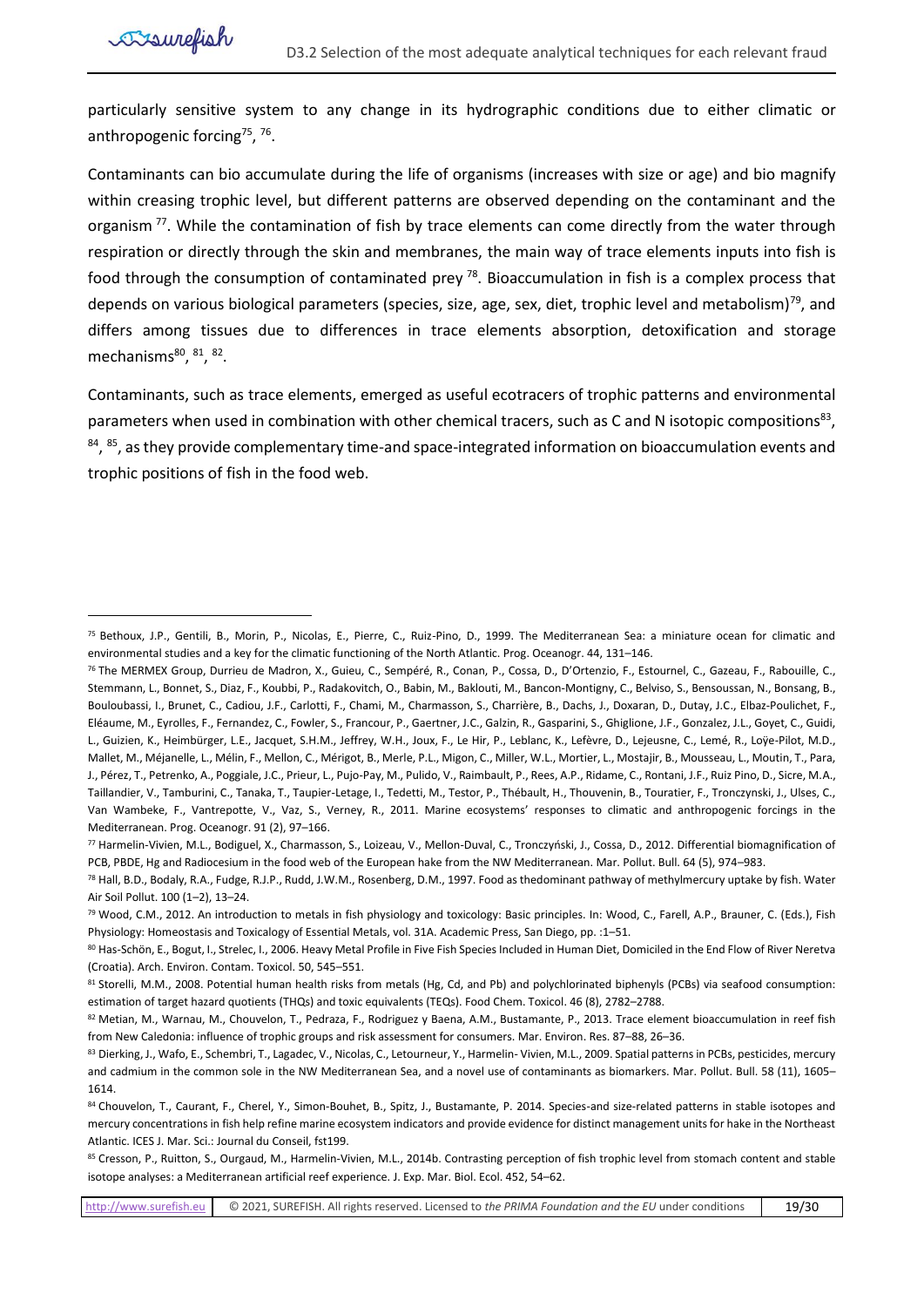Some examples of studies based on trace elements are the study on Mediterranean scorpaenid fish<sup>86</sup> and croaker<sup>87</sup>.

**Advantages**: precise analytical techniques that provide robust data.

**Disadvantages:** these techniques require specific analytical equipment and expertise.

#### **Stable isotope analysis:**

At present, many methods have been applied to identify the geographical origin and authentication of seafood, among them, stable isotope analysis is considered to be the more accurate and preferable technique and has become the most widely-used method for assessing authenticity and traceability of seafood.

The use of this technique to infer the geographical origin of seafood is mainly focused on fish  $^{88}$ ,  $^{89}$ ,  $^{90}$ ,  $^{91}$ ,  $^{92}$ ,  $^{93}$ ,  $^{94}$ and shrimp  $95, 96$ , and also in bivalve $97$ .

**Advantages**: important tool in the fight against fraud in the food products industry. They provide information on the geographical origin, important characteristics for the consumer that are highly taken into account in national and international legislation. In the UE and north of America, they are considered official methods to fight against food fraud.

**Disadvantages:** they need specific expertise and equipment to be performed and the results correctly interpreted.

[http://www.surefish.eu](http://www.surefish.eu/) © 2021, SUREFISH. All rights reserved. Licensed to *the PRIMA Foundation and the EU* under conditions 20/30

<sup>86</sup> Ourgaud M, Ruitton S, Bourgogne H, Bustamante P, Churlaud C, Guillou G, Lebreton B, Harmelin-Vivien ML (2018). Trace elements in a Mediterranean scorpaenid fish: Bioaccumulation processes and spatial variations- Progress in Oceanography 163, 184-195.

<sup>87</sup> Chaguri MP, Maulvault AL, Nunes ML, Santiago DA, Denadai JC, Fogaça FH, Sant'Ana LS, Ducatti C, Bandarra N, Carvalho ML, Marques A (2015). Different tools to trace geographic origin and seasonality of croaker (*Micropogonias furnieri*). LWT - Food Science and Technology 61, 194-200.

<sup>88</sup> Kim, H., Kumar, K. S., & Shin, K. H. (2015). Applicability of stable C and N isotopeanalysis in inferring the geographical origin and authentication of commercial fish (Mackerel, Yellow Croaker and Pollock). Food Chemistry, 172, 523–527.

<sup>89</sup> Carrera, M., & Gallardo, J. M. (2017). Determination of the geographical origin of all commercial hake species by stable isotope ratio (SIR) analysis. Journal of Agricultural and Food Chemistry, 65(5), 1070–1077.

<sup>90</sup> Chaguri, M. P., Maulvault, A. L., Nunes, M. L., Santiago, D. A., Denadai, J. C., Fogaça, F. H., ... Marques, A. (2015). Different tools to trace geographic origin and seasonality of croaker (Micropogonias furnieri). LWT-Food Science and Technology, 61(1), 194–200.

<sup>91</sup> Varela JL, Sorella JM, Macías D, Goñic N, Arrizabalaga H, Medina A (2018). New insight into the trophic biology of age-0 Atlantic bluefin tuna in the western Mediterranean using stomach content and stable isotope analyses. Fisheries Research 208, 274-285.

<sup>92</sup> Oliveira EJVM, Sant'Ana LS, Ducatti C, Denadai JC, de Souza Kruliski CR (2011). The use of stable isotopes for authentication of gadoid fish species. European Food Research and Technology 232(1), 97-101.

<sup>93</sup> Camin F, Perini M, Bontempo L, Galeotti M, Tibaldi E, Piasentier E (2018). Stable isotope ratios of H, C, O, N and S for the geographical traceability of Italian rainbow trout (*Oncorhynchus mykiss*). Food Chemistry 267 288-295

<sup>94</sup> Trocino A, Xiccato G, Majolini D, Tazzoli M, Bertotto D, Pascoli F, Palazzi R (2012). Assessing the quality of organic and conventionally-farmed European sea bass (*Dicentrarchus labrax*). Food Chemistry 131, 427-433.

<sup>&</sup>lt;sup>95</sup> Ortea, I., & Gallardo, J. M. (2015). Investigation of production method, geographical origin and species authentication in commercially relevant shrimps using stable isotope ratio and/or multi-element analyses combined with chemometrics: An exploratory analysis. Food Chemistry, 170, 145– 153.

<sup>96</sup> Gopi, K., Mazumder, D., Sammut, J., Saintilan, N., Crawford, J., & Gadd, P. (2019). Combined use of stable isotope analysis and elemental profiling to determine provenance of black tiger prawns (*Penaeus monodon*). Food Control, 95, 242–248.

<sup>97</sup> Zhang X, Cheng J, Han D, Zhao X, Chen X, Liu Y (2019). Geographical origin traceability and species identification of three scallops T (*Patinopecten yessoensis, Chlamys farreri, and Argopecten irradians*) using stable isotope analysis. Food Chemistry 299, 125107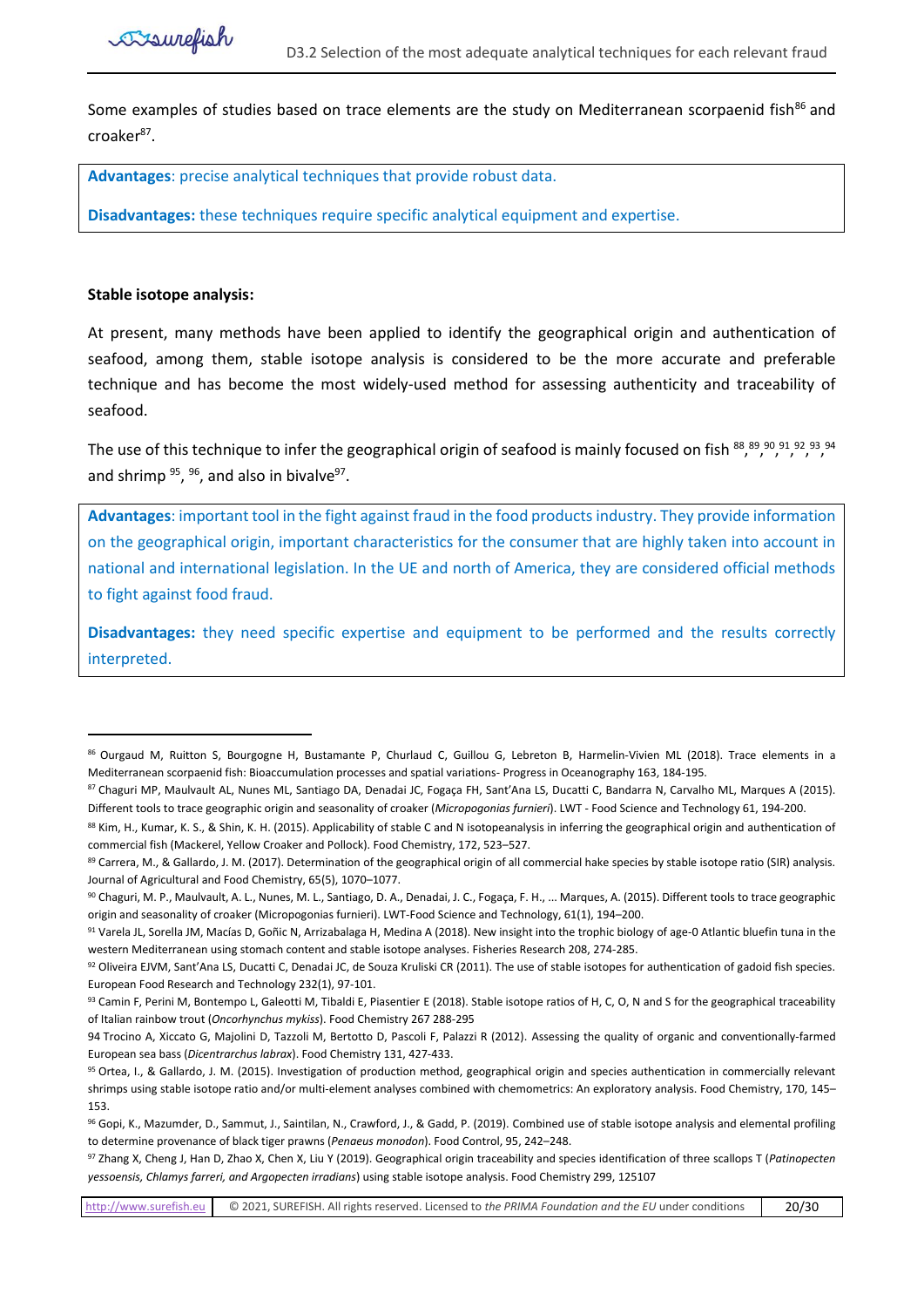#### **DNA analysis**:

Analyses which can be of use in ascertaining the geographical origin can be based on DNA markers, if the local populations of fish have distinctive features. See section

Otherwise, chemical analyses for elements and trace elements, stable isotopes, fatty acids can be used<sup>98</sup>, <sup>99</sup>, 100 .

**Advantages**: DNA analysis is in constant development and has become one of the most precise molecular tools. Its use has spread to many and diverse areas, such as checking the authenticity of fish. DNA provides more information and has many more advantages compared to proteins, although it can also be altered during food processing. It is much more heat stable than a protein, so it is possible to amplify small regions of DNA to allow identification

**Disadvantages:** There are a wide variety of DNA-based methods for identifying fish species. The main differences between them, in addition to the methodology, are their range of application, complexity and cost.

#### **Fish microbiota/microbioma analysis:**

The study of microbial communities diversity associated to food products, as well as its linkage to a particular geographic origin, has already been applied in traceability issues, namely the molecular approach employing polymerase chain reaction denaturing gradient gel electrophoresis (PCR-DGGE)<sup>101</sup>,<sup>102</sup>, <sup>103</sup>, <sup>104</sup>, <sup>105</sup>, <sup>106</sup>. This molecular method relies on DNA amplification of microbial communities associated to a food product. The amplicons produced are after used as samples on the DGGE and the result is an electrophoretic profile composed of several bands that can be assumed as a genetic fingerprint of microbial communities related with the origin of any given food item<sup>107</sup>. PCR-DGGE is recommended as an effective biotechnological tool

<sup>98</sup> Thomas F., Jamin E., Wietzerbin K., Guérin R., Lees M., Morvan E., Billault I., Derrien S., Moreno Rojas J.M., Serra F., Guillou C., Aursand M., McEvoy L., Prael A. & Robins R.J. (2008). – Determination of Origin of Atlantic Salmon (Salmo salar): The Use of Multiprobe and Multielement Isotopic Analyses

in Combination with Fatty Acid Composition To Assess Wild or Farmed Origin. J. Agric. Food Chem., 56 (3), 989–997. doi:10.1021/jf072370d.

<sup>99.</sup> Li L., Boyd C.E. & Sun Z. (2016). – Authentication of fishery and aquaculture products by multi-element and stable isotope analysis. Food Chem., 194, 1238–1244. doi:10.1016/j.foodchem.2015.08.123.

<sup>100</sup> Gong Y., Li Y., Chen X. & Chen L. (2018). - Potential use of stable isotope and fatty acid analyses for traceability of geographic origins of jumbo squid ( *Dosidicus gigas* ). Rapid Commun. Mass Spectrom., 32 (7), 583–589. doi:10.1002/rcm.8071.

<sup>101</sup> Montet, D. et al. Application of PCR-DGGE in determining food origin: Cases studies of fish and fruits. Asp. Appl. Biol. 87, 11-22 (2008).

<sup>102</sup> El Sheikha, A. Determination of the geographical origin of fruits by using 26S rDNA fingerprinting of yeast communities by PCR-DGGE: an application to Shea tree fruits. J. Life Sci. 4, 9–15 (2010).

<sup>103</sup> El Sheikha, A. F., Métayer, I. & Montet, D. A biological bar code for determining the geographical origin of fruit by using 28S rDNA fingerprinting of fungal communities by PCR-DGGE: An application to physalis fruits from Egypt. Food Biotechnol. 25, 115–129 (2011).

<sup>104</sup> El Sheikha, A. F., Durand, N., Sarter, S., Okullo, J. B. & Montet, D. Study of the microbial discrimination of fruits by PCR-DGGE: Application to the determination of the geographical origin of Physalis fruits from Colombia, Egypt, Uganda and Madagascar. Food Control 24, 57–63 (2012).

<sup>105</sup> Le Nguyen, D. D., Ngoc, H. H., Dijoux, D., Loiseau, G. & Montet, D. Determination of fish origin by using 16S rDNA fingerprinting of bacterial communities by PCR-DGGE: An application on Pangasius fish from Viet Nam. Food Control 19, 454–460 (2008).

<sup>106</sup> Tatsadjieu, N. et al. Study of the microbial diversity of Oreochromis niloticus of three lakes of Cameroon by PCR-DGGE: Application to the determination of the geographical origin. Food Control 21, 673–678 (2010).

<sup>107</sup> Ercolini, D. PCR-DGGE fingerprinting: novel strategies for detection of microbes in food. J. Microbiol. Methods 56, 297–314 (2004).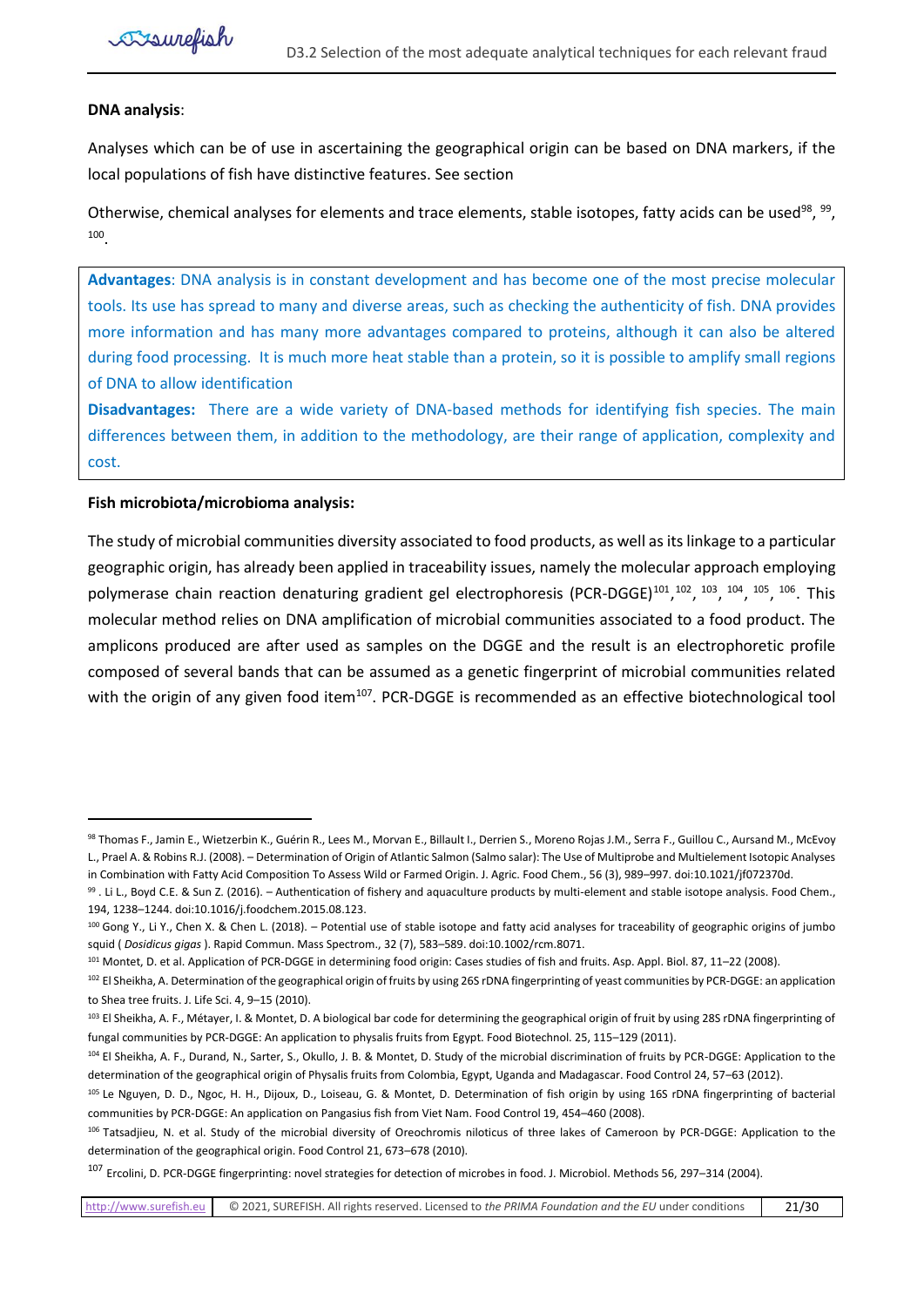for seafood traceability since it can provide unique biological signatures that can be assigned to specific geographic origins<sup>108</sup>, <sup>109</sup>, <sup>110</sup>.

Nonetheless, this method does not provide an in-depth representation of microbial communities composition<sup>111</sup>. In this way, it is necessary to employ subsequent molecular approaches based on large scale comparative analysis of 16S ribosomal RNA with the potential to profile microbial communities at a higher resolution. Next generation Sequencing (NGS), such as 454 pyrosequencing technique, allows to understand in detail the microbial composition associated with a specific community and provides a simple and costeffective mechanism for characterizing the composition of bacterial communities<sup>112</sup>,<sup>113</sup>,<sup>114</sup>. This NGS method allows to recognize the microbial profile associated to each PCR-DGGE fingerprint and thus offers the possibility to identify taxonomically any given microbiological signature<sup>115</sup>.

This technique demonstrates that specific bacterial communities present in the skin mucus of fish yield unique signatures that allow to trace each fish to its respective geographic origin.

**Advantages**: The combined use of PCR-DGGE and NGS are effective molecular tools that can make possible to pinpoint which bacterial taxa hold the potential to be used as natural and unique barcodes of farmed fish.

**Disadvantages:** it is necessary 1 week to know the final results, it is an expensive analysis (around 200 €/sample) and the analysis must be performed by experimented technicians, it is not simple.

#### **Spectroscopic methods (NIR):**

Eisurefish

Near infrared reflectance spectroscopy (NIRS) analysis was used to predict proximate chemical composition of Chinese export tilapia fillets from four geographical origins (Guangdong Province, Hainan Province, Guangxi Province and Fujian Province, respectively)<sup>116</sup>. NIRS provided good reliability in the prediction of chemical composition of tilapia fillets but weak results in crude protein prediction. Origin traceability is an important part of food safety traceability system. The tilapia origin traceability model was developed by near infrared reflectance (NIR) spectroscopy coupled with soft independent modelling of class analogy (SIMCA).

<sup>108</sup> Leal, M. C., Pimentel, T., Ricardo, F., Rosa, R. & Calado, R. Seafood traceability: current needs, available tools, and biotechnological challenges for origin certification. Trends Biotechnol. 33, 331–336 (2015).

<sup>109</sup> El Sheikha, A. F. & Montet, D. How to determine the geographical origin of seafood? Crit. Rev. Food Sci. Nutr. 56, 306–317 (2016).

<sup>110</sup> Tatsadjieu, N. L., Maïworé, J., Hadjia, M. B., Loiseau, G., Montet, D., & Mbofung, C. M. F.(2010). Study of the microbial diversity of Oreochromis niloticus of three lakes of Cameroon by PCR-DGGE: Application to the determination of the geographical origin. Food Control, 21(5), 673–678.

<sup>111</sup> Douterelo I, et al. Methodological approaches for studying the microbial ecology of drinking water distribution systems. Water Res. 2014;65:134– 156. doi: 10.1016/j.watres.2014.07.008.

<sup>112</sup> Schloss, P. D., Gevers, D. & Westcott, S. L. Reducing the effects of PCR amplification and sequencing artifacts on 16S rRNA-based studies. PLoS One 6, e27310 (2011).

<sup>113</sup> Jackson, S. A., Kennedy, J., Morrissey, J. P., O'Gara, F. & Dobson, A. D. Pyrosequencing reveals diverse and distinct sponge-specific microbial communities in sponges from a single geographical location in Irish waters. Microb. Ecol. 64, 105–116 (2012).

<sup>114</sup> Wei, Y. M. et al. Bacterial communities of Beijing surface waters as revealed by 454 pyrosequencing of the 16S rRNA gene. Environ. Sci. Pollut. Res. 22, 12605–12614 (2015).

<sup>115</sup> Pimentel T., Marcelino J., Ricardo F., Soares A.M.V.M., Calado R. (2017) Bacterial communities 16S rDNA fingerprinting as a potential tracing tool for cultured seabass *Dicentrarchus labrax*. Scientific Reports volume 7, Article number: 11862. https://doi.org/10.1038/s41598-017-11552-y

<sup>116</sup> Liu, Y., Ma, D., Wang, X., Liu, L., Fan, Y., & Cao, J. (2015). Prediction of chemical composition and geographical origin traceability of Chinese export tilapia fillets products by near infrared reflectance spectroscopy. LWT - Food Science and Technology, 60(2), 1214–1218.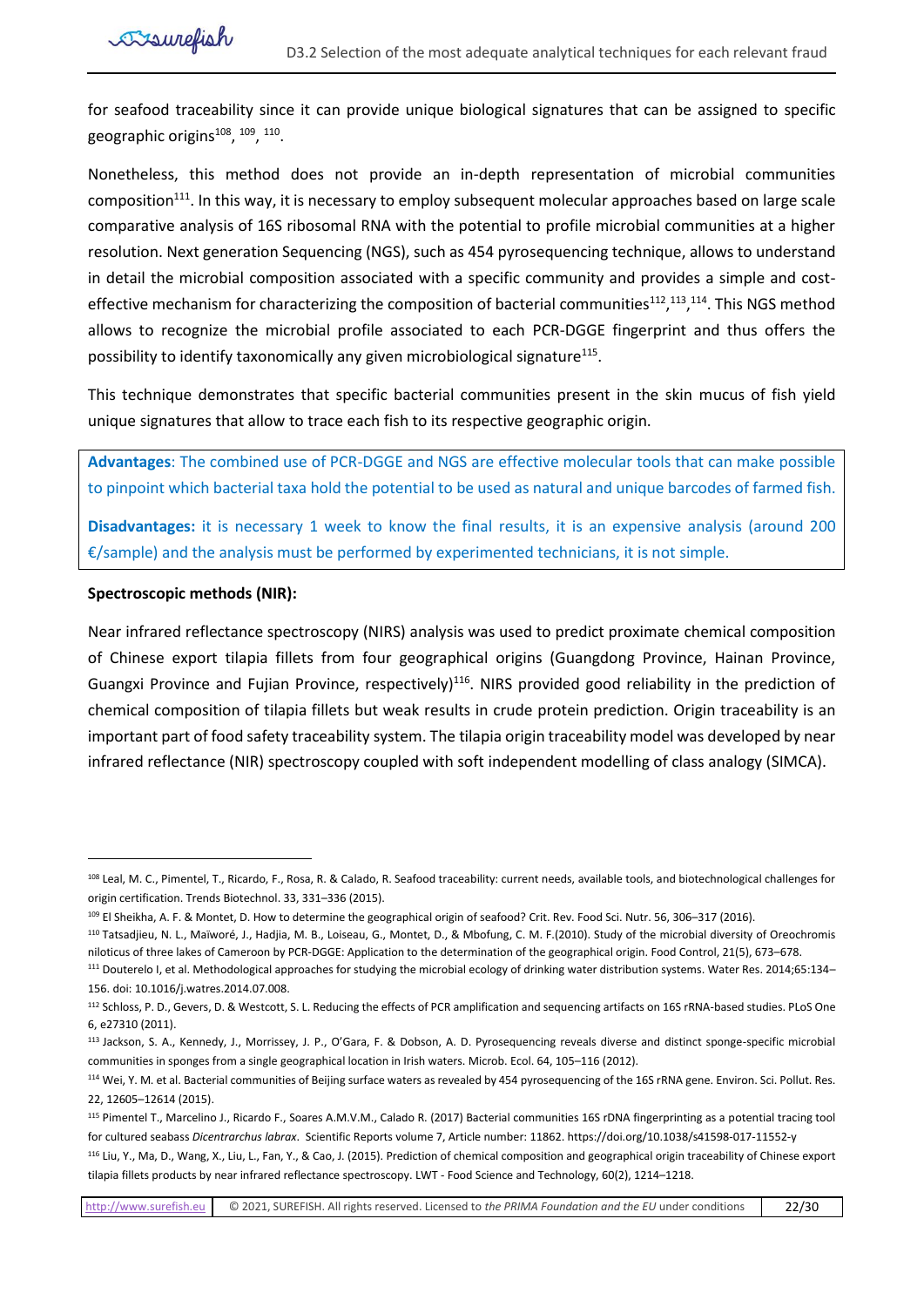Other references using NIR spectroscopy to analyse origin of fish are Lv et al., that classified freshwater fish species by linear discriminant analyses<sup>117</sup>, Ghidini et al., that developed a method based on NIRS for a rapid authentication of European sea bass (*Dicentrarchus labrax L.*) and Alamprese and Casiragui that applied FT-NIR and FT-IR spectroscopy in fish fillet authentication<sup>118</sup>. Besides, Cozzolino *et al*. used NIR spectroscopy to assess chemical composition of fish, also related to geographical origin<sup>119</sup>.

**Advantages**: cheap, non-destructive and rapid analysis.

**Disadvantages:** it's important to calculate robust models in order to reduce the error in determination. Usually, calibrations are device dependent.

# <span id="page-22-0"></span>**3.3 Farmed fish – vs- wild fish**

Few markers can be used efficiently to unequivocally establish specimens as the production method (wild / farmed), some of them are:

### **Fatty acids composition:**

Total fat contents and long-chain fatty acids including saturated, monounsaturated, and polyunsaturated fatty acids, in extracted fish oil have been used for authentication purposes <sup>120</sup>. In order to differentiate between wild and cultured species, Tritt *et al.* (2005)<sup>121</sup> examined fatty acid composition of juvenile largemouth bass, white crappies, and black crappies. By applying a series of chemometric tools, namely, analysis of variance, PCA, and QDA to 4 fatty acids (linoleic acid: 18:2n-6, linolenic acid: 18:3n-3, arachidonic acid: 20:4n-6, and docosahexaenoic acid: 22:6n3), linoleic acid was found to be the primary fatty acid that could be used to differentiate juvenile wild from cultured fishes. In addition, the use of the 4 fatty acids allowed to classify correctly 90 of 91 juvenile fishes as wild or cultured; 32 of 37 wild juvenile fishes originating from the same reservoir were differentiated by species.

**Advantages:** physicochemical analyses are considered as reference methods, providing accurate and reliable results on quality and authenticity of fish samples.

**Disadvantages:** they are time-consuming and need a lot of polluting reagents, are relatively expensive, cannot be utilized at/on-line, and involve the use of chemicals and trained technicians.

**Morphological and biometric differences:** 

[http://www.surefish.eu](http://www.surefish.eu/) © 2021, SUREFISH. All rights reserved. Licensed to *the PRIMA Foundation and the EU* under conditions 23/30

<sup>&</sup>lt;sup>117</sup> Lv H, Xu W, You J, Xiong S (2017). Classification of freshwater fish species by linear discriminant analysis based on near infrared reflectance spectroscopy. Journal of Near Infrared Spectroscopy 25(1), 54-62.

<sup>118</sup> Alamprese C and Casiraghi E (2015). Application of FT-NIR and FT-IR spectroscopy to fish fillet authentication. Food Science and Technology 63, 720-725.

<sup>&</sup>lt;sup>119</sup> Cozzolino D, Chree A, Murray I, Scaife JR (2002). The assessment of the chemical composition of fishmeal by near infrared reflectance spectroscopy. Aquaculture Nutrition 8, 149-155.

<sup>120</sup> Lavilla, I., Costas-Rod iguez, M., and Bendicho, C. (2013). Authentication of fishery products. In: De la Guardia M, Gonzálvez A, editors. *Comprehensive analytical chemistry*. Oxford: Elsevier. pp. 657-717.

<sup>121</sup> Tritt, K. L., O'Ba a, C. ., and Wells, M. J. M. (2005). Chemometric discrimination among wild and cultured age-0 largemouth bass, black crappies, and white crappies based on fatty acid composition. *J Agric Food Chem*. 53: 5304–5312.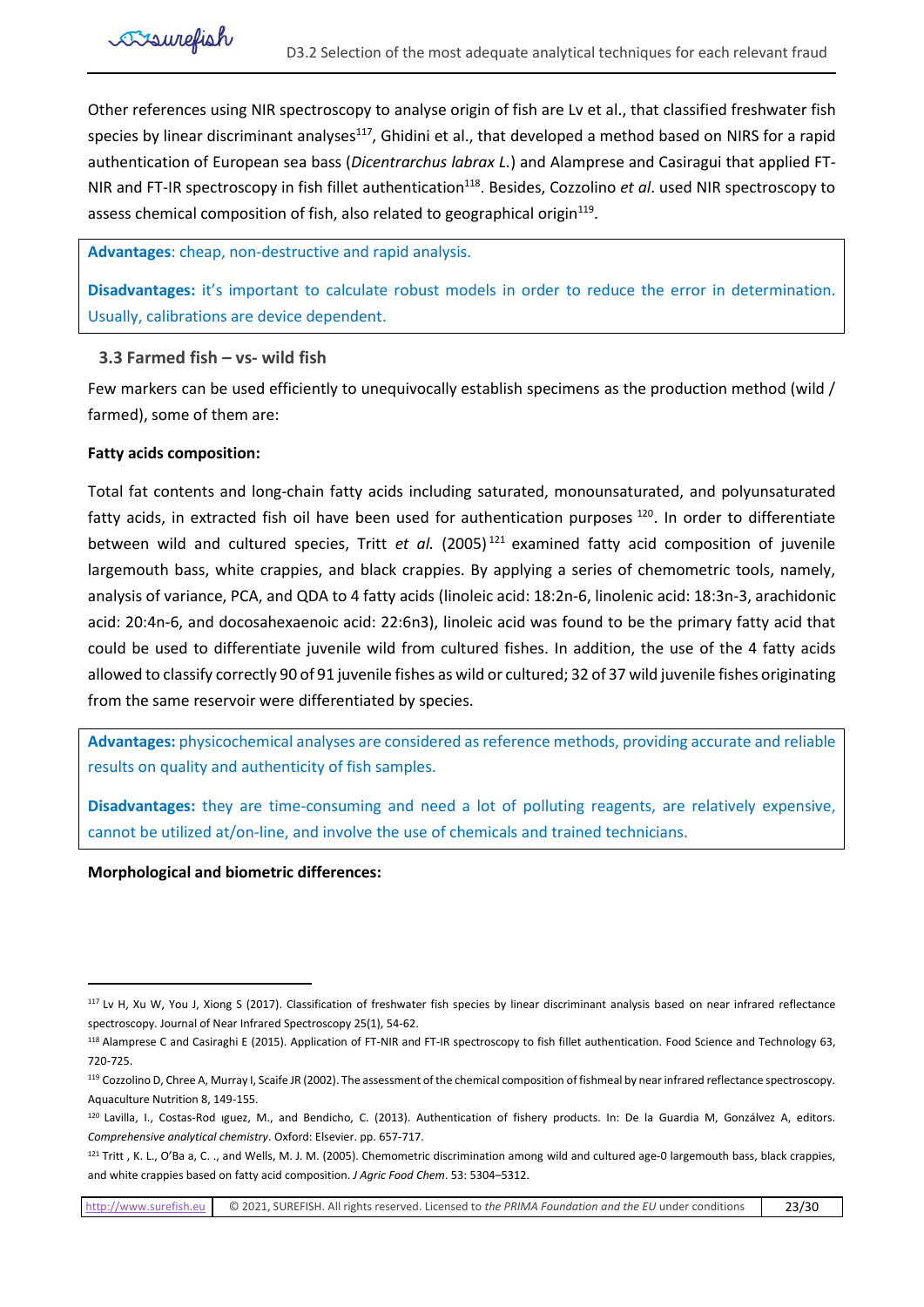Morphological variations have been shown to be a valuable tool to describe changes occurring in shape features. Thus, Alasalvar et al. (2002)<sup>122</sup> noticed fundamental differences in morphology between farmed and wild sea bream, since the appearance of the latter was described to be more bleached greenish, had sharper dorsal fins, more scales, sharper teeth with greater height and conical edge, smaller bellies, and shorter tails compared to the former one. Wild sea bream had also a golden tape between the eyes and a reddish patch on the surface of the gill cover.

**Advantages:** easy and cheap analyses to be performed by experienced people.

**Disadvantages:** in most of the cases, morphological differences between species of fish could not be detected, especially at juvenile stages. Consequently, a large number of sensory analysis techniques have been developed.

### **Stable isotope analysis**:

Methods for establishing the compliance with declarations about wild or farmed fish have been developed in order to fight frauds connected with provenance and processing which could also impact on health. Following on from early studies that had shown that the content of stable isotopes reflects both the environment in which the fish is grown and the composition of its diet, a major project known as COFAWS1 was set up to further develop these techniques.

There are several correlations between the content of isotopes and the geo/climatic environment of a food product. The content in <sup>13</sup>C and <sup>15</sup>N are related to diet; <sup>18</sup>O and <sup>2</sup>H are influenced by the origin of the water in the product. To differentiate the farmed and wild origin of salmon, isotope ratios <sup>18</sup>O/<sup>16</sup>O (expressed as d  $^{18}$ O) and  $^{15}$ N/<sup>14</sup>N (expressed as d<sup>15</sup>N) are measured by IRMS (isotope ratio mass spectrometry) on the fish oil and choline from the lipid fraction extracted from the fish muscle<sup>123.</sup> These parameters successfully separated wild and farmed salmon both from known origins and unknown market samples. The technique has since been used to check mislabelling in the UK market. It has since been extended to other fish such as bream, cod, bass.

Other studies have been reported in the literature including a chemometric approach addressing the global chemical composition (trace elements, stable isotopes, fatty acids)<sup>124</sup>, <sup>125</sup>. Stable isotope ratios for carbon, nitrogen and oxygen have also been suggested as a means for discriminating wild from farmed fish, and organic from intensive production, based on differences in the feed origin <sup>126</sup>, <sup>127</sup>. A combination of isotope determination and other profiling methods, e.g. trace elements or fatty acids, could be more effective.

<sup>122</sup> Alasalvar, C., Anthony Taylor, K. D., and Shahidi, F. (2002). Comparative quality assessment of cultured and wild sea bream (*Sparus aurata*) stored in ice. *J Agric Food Chem.* 50: 2039-2045.

<sup>123</sup> Thomas F., Jamin E., Wietzerbin K., Guérin R., Lees M., Morvan E., Billault I., Derrien S., Moreno Rojas J.M., Serra F., Guillou C., Aursand M., McEvoy L., Prael A. & Robins R.J. (2008). – Determination of Origin of Atlantic Salmon (Salmo salar): The Use of Multiprobe and Multielement Isotopic Analyses in Combination with Fatty Acid Composition To Assess Wild or Farmed Origin. *J. Agric. Food Chem.*, 56 (3), 989–997. doi:10.1021/jf072370d.

<sup>124</sup> Wang Y.V., Wan A.H.L., Lock E.J., Andersen N., Winter-Schuh C. & Larsen T. (2018). – Know your fish: A novel compound-specific isotope approach for tracing wild and farmed salmon. *Food Chem.*, 256, 380–389. doi:10.1016/j.foodchem.2018.02.095.

<sup>125</sup> Chaguri M.P., Maulvault A.L., Costa S., Gonçalves A., Nunes M.L., Carvalho M.L., Sant'ana L.S., Bandarra N. & Marques A. (2017). – Chemometrics tools to distinguish wild and farmed meagre (*Argyrosomus regius* ). *J. Food Process. Preserv.*, 41 (6), e13312. doi:10.1111/jfpp.13312.

<sup>126</sup> Li L., Boyd C.E. & Sun Z. (2016). – Authentication of fishery and aquaculture products by multi-element and stable isotope analysis. *Food Chem.*, 194, 1238–1244. doi:10.1016/j.foodchem.2015.08.123.

<sup>&</sup>lt;sup>127</sup> Camin F., Bontempo L., Perini M. & Piasentier E. (2016). – Stable Isotope Ratio Analysis for Assessing the Authenticity of Food of Animal Origin. *Compr. Rev. Food Sci. Food Saf.*, **15** (5), 868–877. doi:10.1111/1541-4337.12219.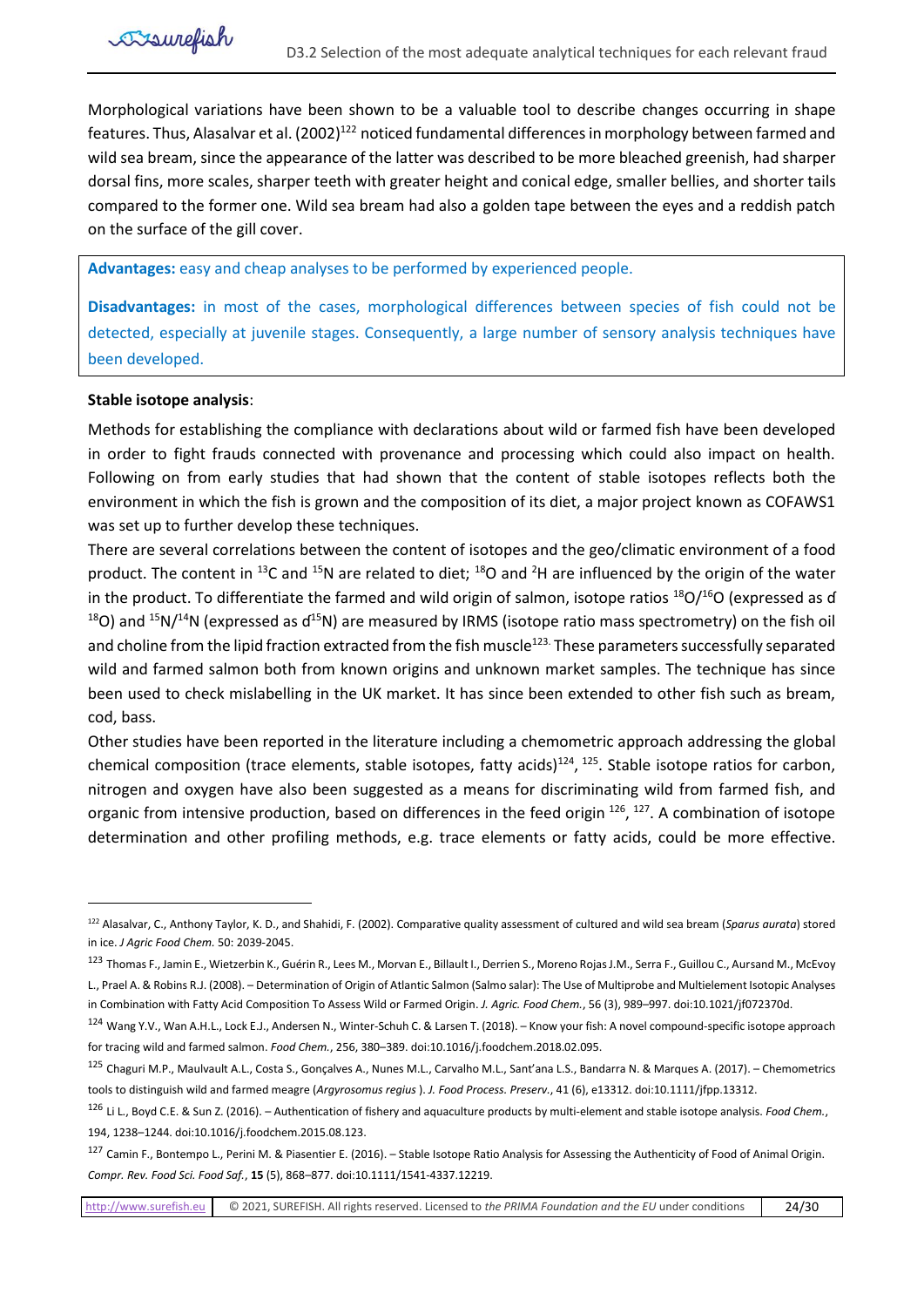Isotopes of Strontium could be indicative of geographic provenance, since this element is present together with calcium in bones and calcified materials of seafood<sup>128</sup>.

Some studies in farmed and wild European eel<sup>129</sup>, Atlantic salmon<sup>130</sup>, gilthead sea bream<sup>131</sup> and European sea bass<sup>132</sup> corroborate the utility of the analytical method.

**Advantages**: important tool in the fight against fraud in the food products industry. They provide information on the geographical origin, important characteristics for the consumer that are highly taken into account in national and international legislation. In the UE and north of America, they are considered official methods to fight against food fraud.

**Disadvantages:** they need specific expertise and equipment to be performed and the results correctly interpreted.

#### **Accumulative pollutants (organochlorine and heavy metals):**

Eisurefish

Multi-elemental analysis has been used to trace the origins of clams, shrimp, and crabs<sup>133</sup>. Sometimes, combining multielement analysis with isotope analysis and chemometrics, improvements in identifying fish origin is gained. This study hypothesized that a combination of multi-element analysis and stable isotope ratio analysis based on non-lethal sample material taken from the third pereiopods, as well as multivariate statistical methodology, can provide a non-conventional approach for tracing the origins of *E. sinensis* within China<sup>134</sup>. In other study performed by Ziket *et al.* (2010) <sup>135</sup> same approach combining multielement and isotope data was used to discriminate wild and hatchery trout.

Other related references using multielemental analysis for the detection of wild/farmed fish fraud are the following: shrimps $^{136}$ , salmon  $^{137}$  and carp  $^{138}$ .

<sup>128</sup> Baffi C. & Trincherini P.R. (2016). – Food traceability using the 87Sr/86Sr isotopic ratio mass spectrometry. *Eur. Food Res. Technol.*, 242 (9), 1411– 1439. doi:10.1007/s00217-016-2712-2.

<sup>129</sup> Vasconi M, Lopez A, Galimberti C, Moreno Rojas JM, Muñoz Redondob JM, Bellagamba F, Morettia VM (2019) . Authentication of farmed and wild european eel (*Anguilla anguilla*) by fatty acid profile and carbon and nitrogen isotopic analyses. Food Control 102, 112-121.

<sup>130</sup> Dempson JB, Power M (2004). Use of stable isotopes to distinguish farmed from wild Atlantic salmon, Salmo salar. Ecology of Freshwater Fish 13, 176–184.

<sup>131</sup> Moreno Rojas JM, Serra F, Giani I, Moretti VM, Reniero F, Guillou C (2007). The use of stable isotope ratio analyses to discriminate wild and farmed gilthead sea bream (*Sparus aurata*). Rapid Communications in Mass Spectrometry, 21 (2), 207-211.

<sup>132</sup> Tulli F, Moreno-Rojas JM, Messina CM, et al. The Use of Stable Isotope Ratio Analysis to Trace European Sea Bass (*D. labrax*) Originating from Different Farming Systems. Animals: an Open Access Journal From MDPI. 2020 Nov;10(11). DOI: 10.3390/ani10112042.

<sup>133</sup> Iguchi, J., Isshiki, M., Takashima, Y., Yamashita, Y., & Yamashita, M. (2014). Identifying the origin of Corbicula clams using trace element analysis. Fisheries Science, 80(5),1089–1096.

<sup>134</sup> Luo R, Jiang T, Chen X, Zheng C, Liu H, Yang J (2019). Determination of geographic origin of Chinese mitten crab (*Eriocheir sinensis*) using integrated stable isotope and multi-element analyses. Food Chemistry 274, 1-7.

<sup>135</sup> Zitek A., Sturm M., Waidbacher H., Prohaska T. (2010). Discrimination of wild and hatchery trout by natural chronological patterns of elements and isotopes in otoliths using LA-ICP-MS. Fisheries Management and Ecology 17, 435-445.

<sup>136</sup> Ortea I, Gallardo JM (2015). Investigation of production method, geographical origin and species authentication in commercially relevant shrimps using stable isotope ratio and/or multi-element analyses combined with chemometrics: An exploratory analysis. Food Chemistry 170, 145-153.

<sup>137</sup> Anderson KA, Hobbie KA, Smith BW (2010). Chemical Profiling with Modeling Differentiates Wild and Farm-Raised Salmon. Journal of Agricultural and Food Chemistry 58, 11768–11774.

<sup>138</sup> Liu Z, Yuana Y, Yan Zhao Y, Zhang Y, Nie J, Shao S, Rogers KM (2020). Differentiating wild, lake-farmed and pond-farmed carp using stable isotope and multi-element analysis of fish scales with chemometrics. Food Chemistry 328, 127115.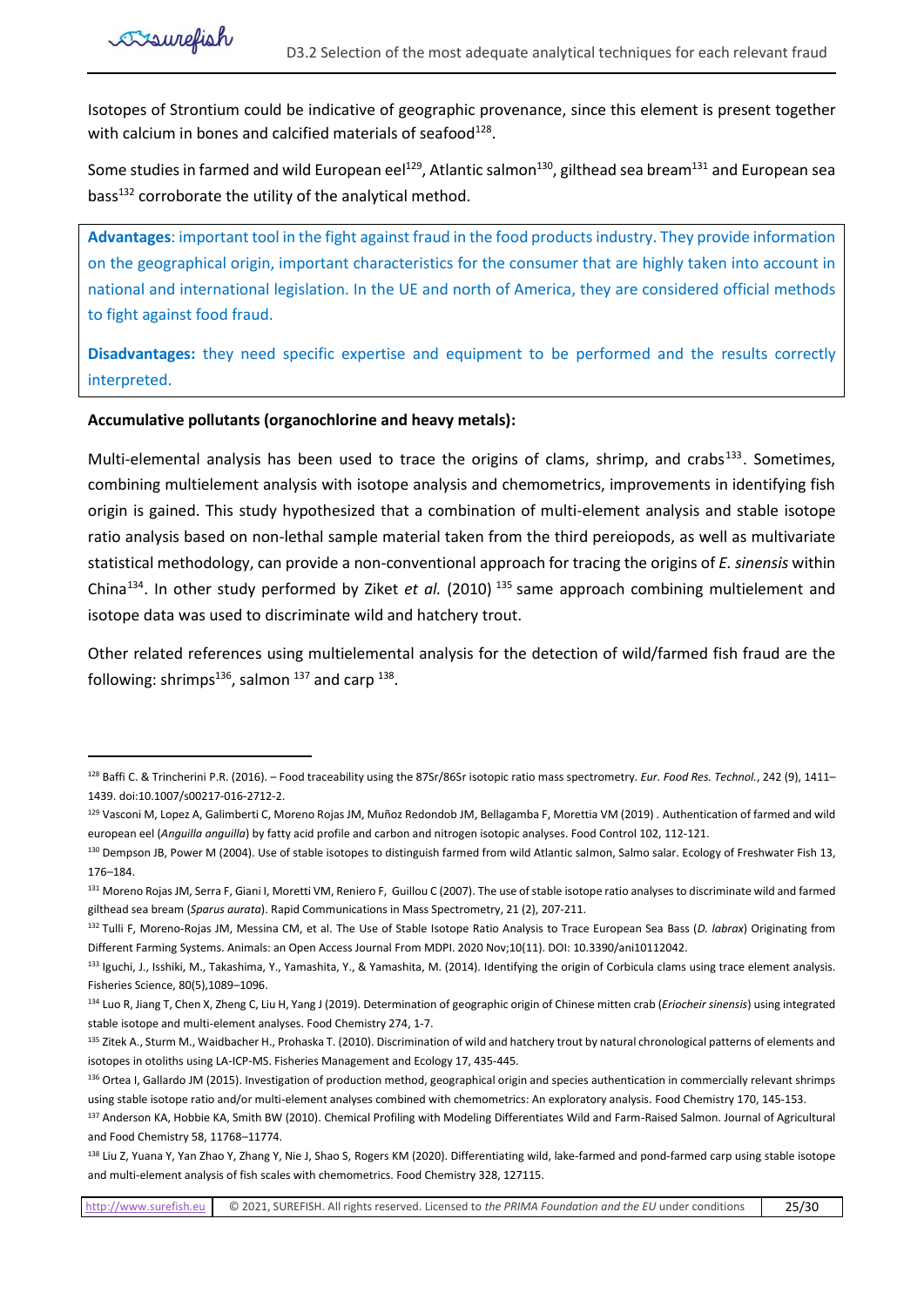**Advantages:** specific and robust methods that give accurate information about contaminant profiles linking the sample with its origin.

**Disadvantages**: quite complex analysis that requires specialised equipment and technicians. Data analysis and chemometrics are also needed to correctly interpret results.

### **Spectroscopic analysis (NIR):**

Several studies have been performed to assess the potential of NIR spectroscopy to authenticate fish and other seafoods. For example, Ottavian *et al.* (2012)<sup>139</sup> succeeded in differentiating between wild and farmed European sea bass samples. By applying a series of statistical analyses such as PCA and PLS-DA, the authors indicated that CH, CH<sub>2</sub>, CH<sub>3</sub>, and H<sub>2</sub>O groups, which are related to fat, fatty acids, and water content, were the most interesting spectral regions.

**Advantages**: NIRS is particularly favourable because it is simpler, more economical, environmentally safer, and faster than many other techniques. It is a non-destructive and fast method that can give information at real-time. The success of spectroscopic depends on the reliability of the reference method employed and the sample presentation.

**Disadvantages**: there are some limitations concerning the applications of these spectral techniques since the complexity of NIR spectra and the need to develop calibration models based on the use of chemometrics to predict unknown samples

# <span id="page-25-0"></span>**3.4 Previously frozen fish sold as fresh fish**

A standard method for establishing if the fish has been thawed from frozen is based on microscopy analysis of muscle, by the Italian accreditation body ACCREDIA<sup>140</sup>. Other methods based on physical and chemical parameters are being developed<sup>141</sup>, <sup>142</sup>, <sup>143</sup>.

# **Spectroscopic analysis (NIR):**

Another application related to authentication issues of red sea bream was performed by Uddin *et al.* (2005)<sup>144</sup> who attempted to determine whether VIS/NIR spectroscopy in a reflection mode could differentiate fresh fish samples from frozen-thawed ones. PCA was applied to 108 samples (54 were used soon after arrival, while the second lot of 54 fish was kept at −40°C for 30 days), and a clear discrimination of frozen-thawed samples from the fresh ones was observed. This difference has been attributed to the fact that the freezethawing treatment altered the physical structure of at least the surface layer of frozen-thawed fish, inducing

[http://www.surefish.eu](http://www.surefish.eu/) © 2021, SUREFISH. All rights reserved. Licensed to *the PRIMA Foundation and the EU* under conditions 26/30

<sup>139</sup> Ottavian, M., Facco, P., Fasolato, L., Novelli, E., Mirisola, M., Perini, M., and Massimiliano, B. (2012). Use of near-infrared spectroscopy for fast fraud detection in seafood: application to the authentication of wild European sea bass (*Dicentrarchus labrax*). J Agric Food Chem. 60: 639−648.

<sup>140</sup> Bozzetta E., Pezzolato M., Cencetti E., Varello K., Abramo F., Mutinelli F., Ingravalle F. & Teneggi E. (2012). – Histology as a Valid and Reliable Tool To Differentiate Fresh from Frozen-Thawed Fish. J. Food Prot., 75 (8), 1536–1541. doi:10.4315/0362-028X.JFP-12-035.

<sup>&</sup>lt;sup>141</sup> Karoui R., Hassoun A. & Ethuin P. (2017). – Front face fluorescence spectroscopy enables rapid differentiation of fresh and frozen-thawed sea bass *(Dicentrarchus labrax* ) fillets. J. Food Eng., 202, 89–98. doi:10.1016/j.jfoodeng.2017.01.018.

<sup>142</sup> Qu J.H., Liu D., Cheng J.H., Sun D.W., Ma J., Pu H. & Zeng X.A. (2015). - Applications of Near-infrared Spectroscopy in Food Safety Evaluation and Control: A Review of Recent Research Advances. Crit. Rev. Food Sci. Nutr., 55 (13), 1939–1954. doi:10.1080/10408398.2013.871693.

<sup>143</sup> Kamruzzaman M., Makino Y. & Oshita S. (2015). – Non-invasive analytical technology for the detection of contamination, adulteration, and authenticity of meat, poultry, and fish: A review. Anal. Chim. Acta, 853, 19–29. doi:10.1016/j.aca.2014.08.043

<sup>144</sup> Uddin, M., Okazaki, E., Turza, S., Yumiko, Y., Tanaka, M., and Fukuda, Y. (2005). Non-destructive Visible/NIR spectroscopy for differentiation of fresh and frozen-thawed fish. J Food Sci. 70: 506–510.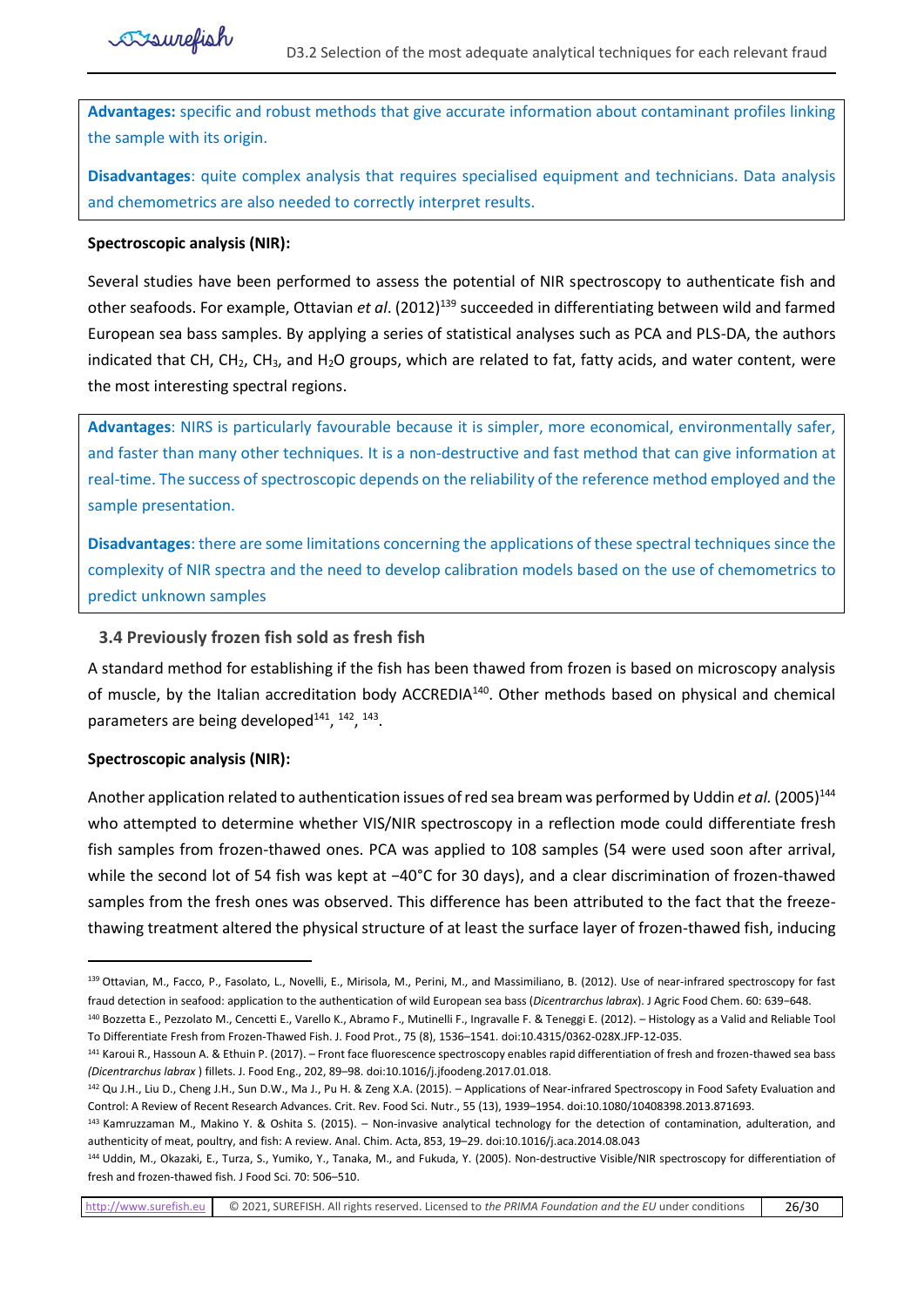changes in the shape of spectra. The authors claimed the use of VIS/NIR spectroscopy as a rapid tool for online or at-line processing control of fresh and frozen/thawed fish samples.

### **Hyperspectral imaging (HIS):**

In the past decade, a new technique, referred to as imaging spectroscopy, has been developed in the VIS/NIR region, namely hyperspectral imaging (HSI). In addition to the spectral information, this technique also gives spatial information, which means that a full spectrum is recorded at different locations of the fish sample. Recently, the differentiation between fresh, fast frozen-thawed and slow frozen-thawed fish samples has been achieved using a push-broom HIS system in the 380-1030 nm region<sup>145</sup>. The authors observed differences in the shape of the spectra and ascribed them to the: i) alterations of physical structure, at least in the surface layer of fish; and ii) biochemical and textural changes in fish during freezing and frozen-thawed operations.

**Advantages**: NIR and HIS are non-destructive and fast methods that can give information at real-time. The success of spectroscopic depends on the reliability of the reference method employed and the sample presentation.

**Disadvantages**: there are some limitations concerning the applications of these spectral techniques since the complexity of NIR spectra and HIS hypercube, and the need to develop calibration models based on the use of chemometrics to predict unknown samples.

<sup>145</sup> Zhu, F., Zhang, D., He, Y., Liu, F., and Sun, D.W. (2012). Application of visible and near infrared hyperspectral imaging to differentiate between fresh and frozen–thawed fish fillets. Food Bioprocess Technol. 6: 2931-293.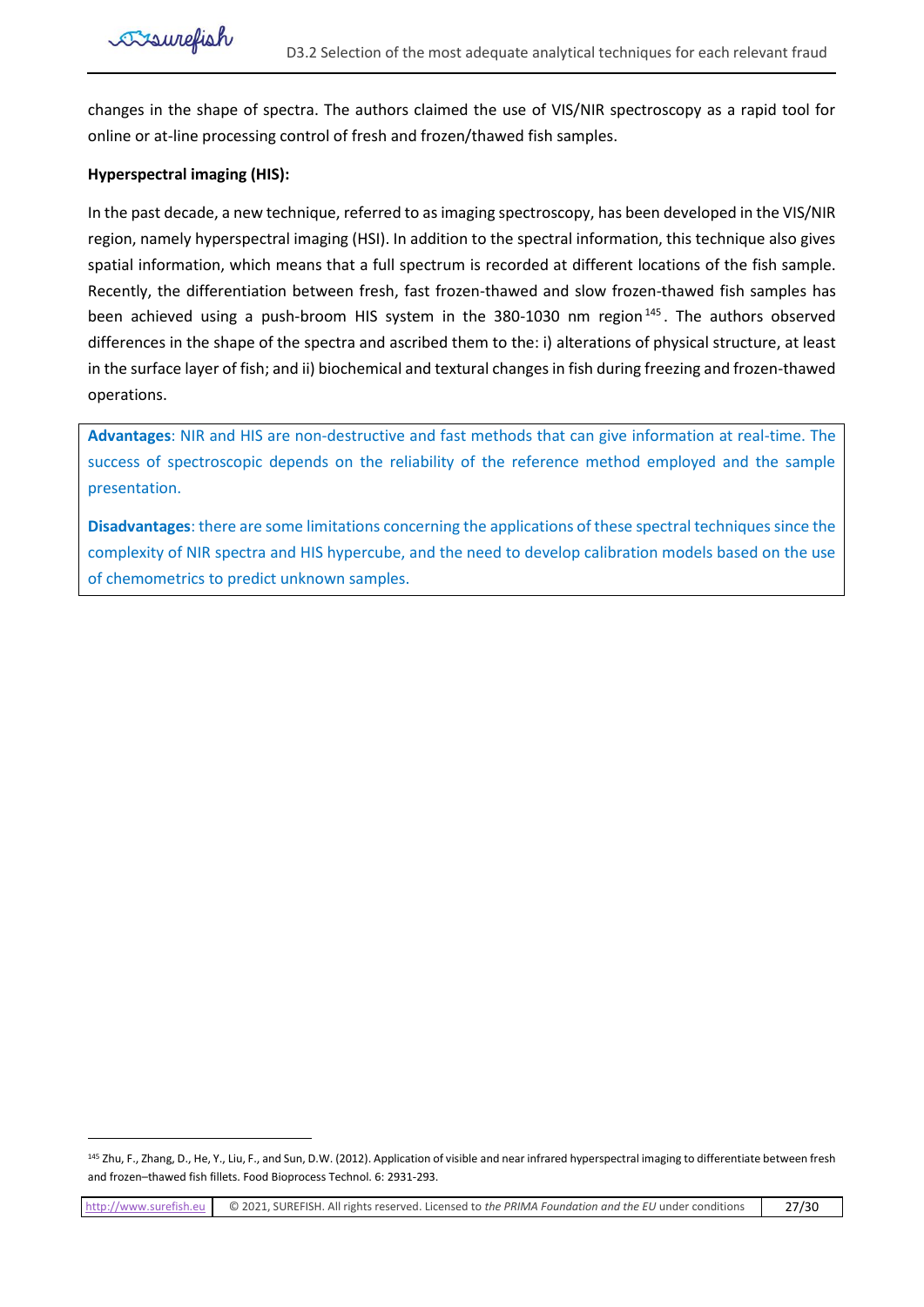# <span id="page-27-0"></span>**3.5 Undeclared use of food additives.**

### **Chemical analysis:**

For each of this food additives, the corresponding chemical analysis method must be applied based mainly in the nature of the corresponding food additive.

In the Regulation (EC) No 1333/2008 of the European Parliament and of the Council of 16 December 2008 on food additives (Text with EEA relevance) in Annex II there is the list with the authorized additives and the corresponding doses or limit in processed fish, raw and frozen fish.

# <span id="page-27-1"></span>**4. Summary table**

In the next Table, the different analytical techniques mentioned in this document are classified according to the markers: Time consuming, cost, robustness and simplicity of method. Each characteristic will be identified with a qualitative mark: Green  $\bullet$  means it completely meets the characteristic named in the corresponding column of the table, yellow  $\bigcirc$  if it partially meets the characteristic and red  $\bigcirc$  if it does not meet the corresponding characteristic.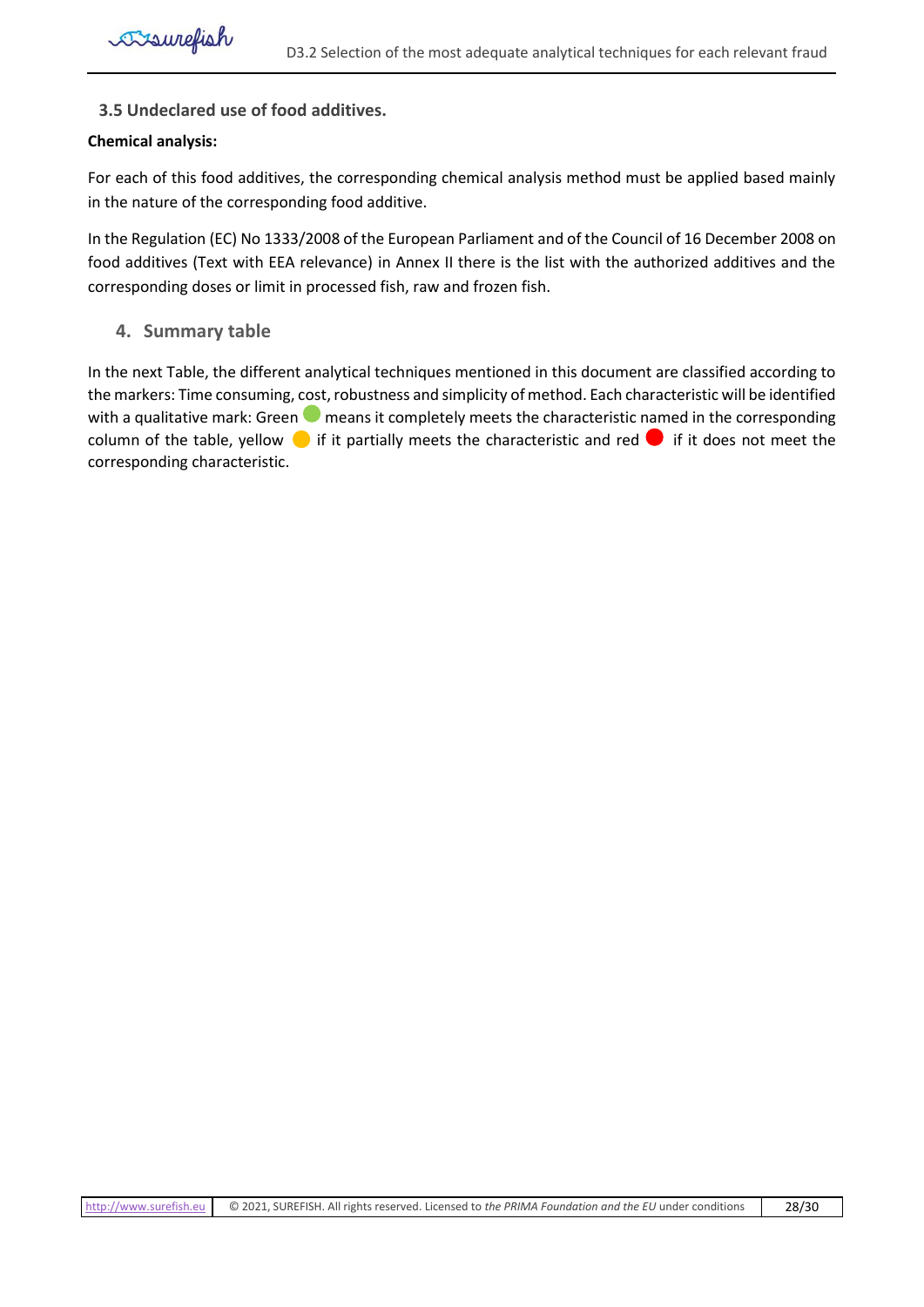

<span id="page-28-0"></span>*Table 5: Summary of advantages and disadvantages of the selected analytical methods to detect the main fraud causes in fish and fish products. Colours code: explained above.*

| <b>Fraud</b>                             | <b>Analytical Technique</b>                                                           | <b>Time</b> | Cost | <b>Robustness</b> | <b>Simplicity</b> |
|------------------------------------------|---------------------------------------------------------------------------------------|-------------|------|-------------------|-------------------|
| <b>Species</b>                           | <b>DNA</b> based                                                                      |             |      |                   |                   |
| substitution                             | Morphological<br>Analyses                                                             |             |      |                   |                   |
|                                          | Immunological analysis                                                                |             |      |                   |                   |
|                                          | Spectroscopic analysis<br>(NIR)                                                       |             |      |                   |                   |
| Origin                                   | Trace element analysis                                                                |             |      |                   |                   |
| mislabelling                             | Stable isotope analysis                                                               |             |      |                   |                   |
|                                          | <b>DNA</b> analysis                                                                   |             |      |                   |                   |
|                                          | Fish<br>microbiota/microbioma<br>analysis                                             |             |      |                   |                   |
|                                          | Spectroscopic analysis<br>(NIR)                                                       |             |      |                   |                   |
| Farmed/wild<br>fish                      | Fatty-acids<br>composition                                                            |             |      |                   |                   |
|                                          | Morphological and<br>biometric differences                                            |             |      |                   |                   |
|                                          | Stable isotope analysis                                                               |             |      |                   |                   |
|                                          | Accumulative<br>pollutants (trace<br>elements,<br>organochlorine and<br>heavy metals) |             |      |                   |                   |
|                                          | Spectroscopic analysis<br>(NIR)                                                       |             |      |                   |                   |
| Frozen/Fresh<br>fish                     | Spectroscopic analysis<br>(NIR)                                                       |             |      |                   |                   |
|                                          | Hyperspectral imaging<br>(HIS)                                                        |             |      |                   |                   |
| <b>Undeclared</b><br>use of<br>additives | Chemical analysis                                                                     |             |      |                   |                   |

|  | http://www.surefish.eu   © 2021, SUREFISH. All rights reserved. Licensed to the PRIMA Foundation and the EU under conditions | 29/30 |
|--|------------------------------------------------------------------------------------------------------------------------------|-------|
|--|------------------------------------------------------------------------------------------------------------------------------|-------|